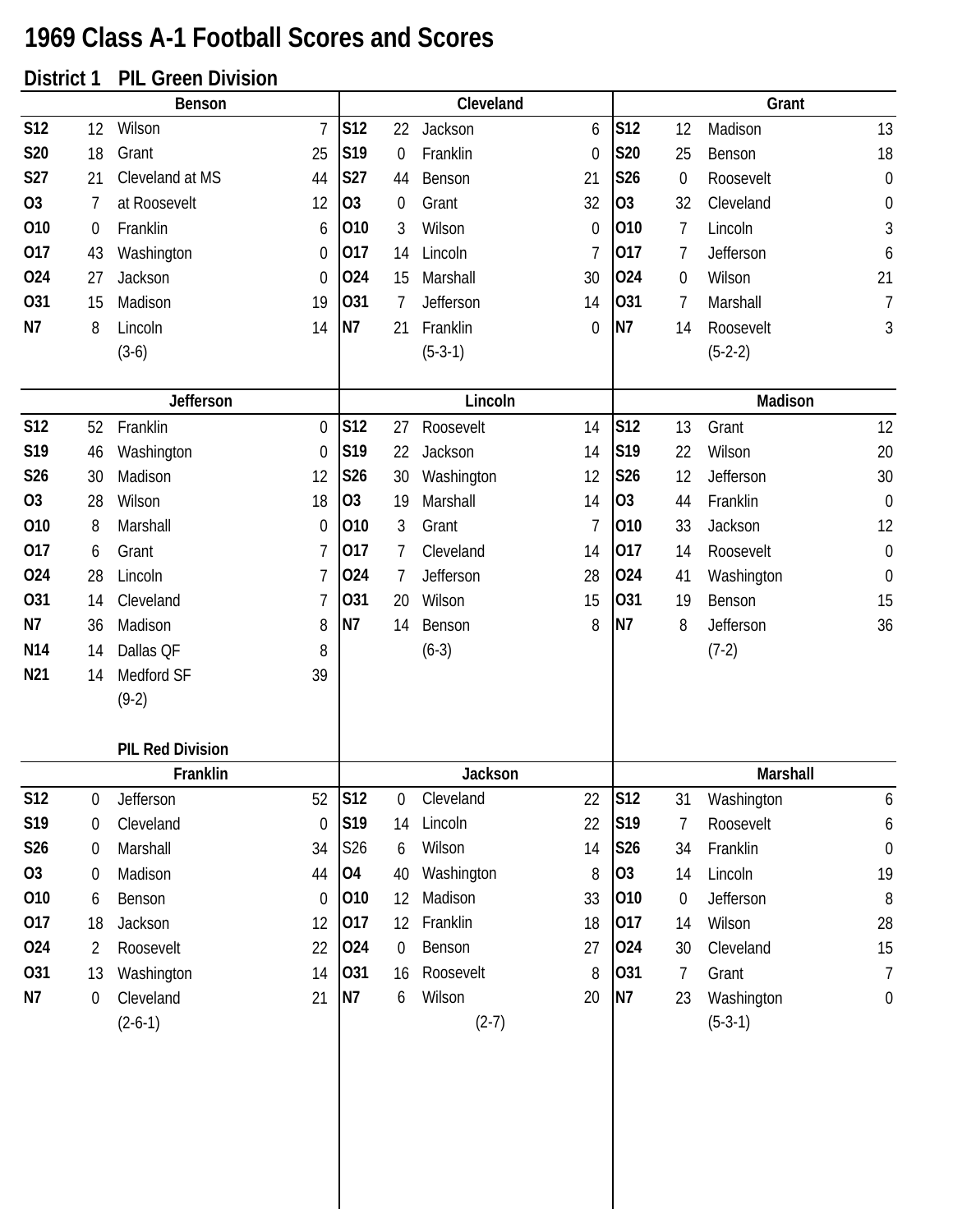|            |                  | Roosevelt               |                  |                |                  | Washinbgton |    |                |                  | Wilson     |                  |
|------------|------------------|-------------------------|------------------|----------------|------------------|-------------|----|----------------|------------------|------------|------------------|
| <b>S12</b> | 14               | Lincoln                 | 27               | S12            | 6                | Marshall    | 31 | S12            | 7                | Benson     | 12               |
| S19        | 6                | Marshall                | 7                | S19            | $\mathbf 0$      | Jefferson   | 46 | S19            | 20               | Madison    | 22               |
| S26        | $\boldsymbol{0}$ | Grant                   | $\boldsymbol{0}$ | S26            | 12               | Lincoln     | 30 | S26            | 14               | Jackson    | $\boldsymbol{6}$ |
| <b>O3</b>  | 12               | Benson                  | 7                | <b>04</b>      | 8                | Jackson     | 40 | O <sub>3</sub> | 18               | Jefferson  | 28               |
| 010        | 27               | Washington              | $\boldsymbol{0}$ | 010            | $\mathbf 0$      | Roosevelt   | 27 | 010            | $\boldsymbol{0}$ | Cleveland  | $\sqrt{3}$       |
| 017        | $\mathbf 0$      | Madison                 | 14               | 017            | $\mathbf 0$      | Benson      | 43 | 017            | 28               | Marshall   | 14               |
| 024        | 22               | Franklin                | $\overline{2}$   | 024            | $\boldsymbol{0}$ | Madison     | 41 | 024            | 21               | Grant      | $\boldsymbol{0}$ |
| 031        | 8                | Jackson                 | 16               | 031            | 14               | Franklin    | 13 | 031            | 15               | Lincoln    | 20               |
| N7         | 3                | Grant                   | 13               | N7             | $\boldsymbol{0}$ | Marshall    | 23 | N7             | 20               | Jackson    | 6                |
|            |                  | $(3-5-1)$               |                  |                |                  | $(1-8)$     |    |                |                  | $(4-5)$    |                  |
|            |                  |                         |                  |                |                  |             |    |                |                  |            |                  |
| District 2 |                  |                         |                  |                |                  |             |    |                |                  |            |                  |
|            |                  | Canby                   |                  |                |                  | Central     |    |                |                  | Estaccada  |                  |
| <b>S12</b> | 2                | Molalla                 | 20               | <b>S12</b>     | 6                | Silverton   | 20 | <b>S12</b>     | 6                | Wy'east    | $\overline{7}$   |
| S19        | 6                | The Dalles              | 28               | S19            | 24               | Jesuit      | 28 | S19            | 8                | Silverton  | 31               |
| S26        | 8                | Central (Monmouth-Ind.) | 20               | S26            | 20               | Canby       | 8  | S26            | 8                | Jesuit     | 49               |
| <b>O3</b>  | 14               | Estacada                | 6                | O <sub>3</sub> | 42               | The Dalles  | 6  | O <sub>3</sub> | 6                | Canby      | 14               |
| 010        | 0                | Sandy                   | 20               | 010            | 42               | Molalla     | 0  | 010            | 28               | The Dalles | 12               |
| 017        | $\boldsymbol{0}$ | Reynolds                | 36               | 017            | 22               | Estacada    | 6  | 017            | 6                | Central    | 22               |
| 024        | 0                | <b>Wy'east</b>          | $\boldsymbol{0}$ | 024            | 34               | Sandy       | 6  | 024            | $\boldsymbol{0}$ | Molalla    | 6                |
| 031        | 0                | Silverton               | 25               | 031            | 12               | Reynolds    | 6  | 031            | 36               | Sandy      | $\theta$         |
| N7         | $\mathbf 0$      | Jesuit                  | 32               | N7             | 28               | Wy'east     | 0  | N7             | 12               | Reynolds   | 36               |
|            |                  | $(1-7-1)$               |                  |                |                  | $(7-2)$     |    |                |                  | $(2-7)$    |                  |
|            |                  |                         |                  |                |                  |             |    |                |                  |            |                  |
|            |                  |                         |                  |                |                  |             |    |                |                  |            |                  |
|            |                  | Jesuit                  |                  |                |                  | La Salle    |    |                |                  | Molalla    |                  |
| <b>S12</b> | 24               | The Dalles              | $\boldsymbol{0}$ | <b>S12</b>     |                  |             |    | <b>S12</b>     | 20               | Canby      | $\overline{2}$   |
| S19        | 28               | Central                 | 24               | S19            |                  |             |    | S19            | $\boldsymbol{0}$ | Reynolds   | 31               |
| S26        | 49               | Estacada                | 8                | <b>S26</b>     |                  |             |    | <b>S26</b>     | 0                | The Dalles | 13               |
| 03         | 24               | Sandy                   | 0                | O <sub>3</sub> |                  |             |    | <b>O3</b>      | 6                | Wy'east    | 20               |
| 010        | 30               | Reynolds                | 0                | 010            |                  |             |    | 010            | 0                | Centennial | 42               |
| 017        | 29               | Wy'east                 | $\boldsymbol{0}$ | 017            |                  |             |    | 017            | 0                | Silverton  | 26               |
| 024        | 38               | Silverton               | 12               | 024            |                  |             |    | 024            | 6                | Estacada   | $\boldsymbol{0}$ |
| 031        | 49               | Molalla                 | $\boldsymbol{0}$ | 031            |                  |             |    | 031            | $\boldsymbol{0}$ | Jesuit     | 49               |
| N7         | 32               | Canby                   | $\boldsymbol{0}$ | N7             |                  |             |    | N <sub>7</sub> | 12               | Sandy      | $\overline{7}$   |
| N14        | 49               | Pendleton QF            | 28               |                |                  |             |    |                |                  | $(3-6)$    |                  |
| N21        | $\mathbf 0$      | Corvallis SF            | 7                |                |                  |             |    |                |                  |            |                  |
|            |                  | $(10-1)$                |                  |                |                  |             |    |                |                  |            |                  |
|            |                  |                         |                  |                |                  |             |    |                |                  |            |                  |
|            |                  |                         |                  |                |                  |             |    |                |                  |            |                  |
|            |                  |                         |                  |                |                  |             |    |                |                  |            |                  |
|            |                  |                         |                  |                |                  |             |    |                |                  |            |                  |
|            |                  |                         |                  |                |                  |             |    |                |                  |            |                  |
|            |                  |                         |                  |                |                  |             |    |                |                  |            |                  |
|            |                  |                         |                  |                |                  |             |    |                |                  |            |                  |
|            |                  |                         |                  |                |                  |             |    |                |                  |            |                  |
|            |                  |                         |                  |                |                  |             |    |                |                  |            |                  |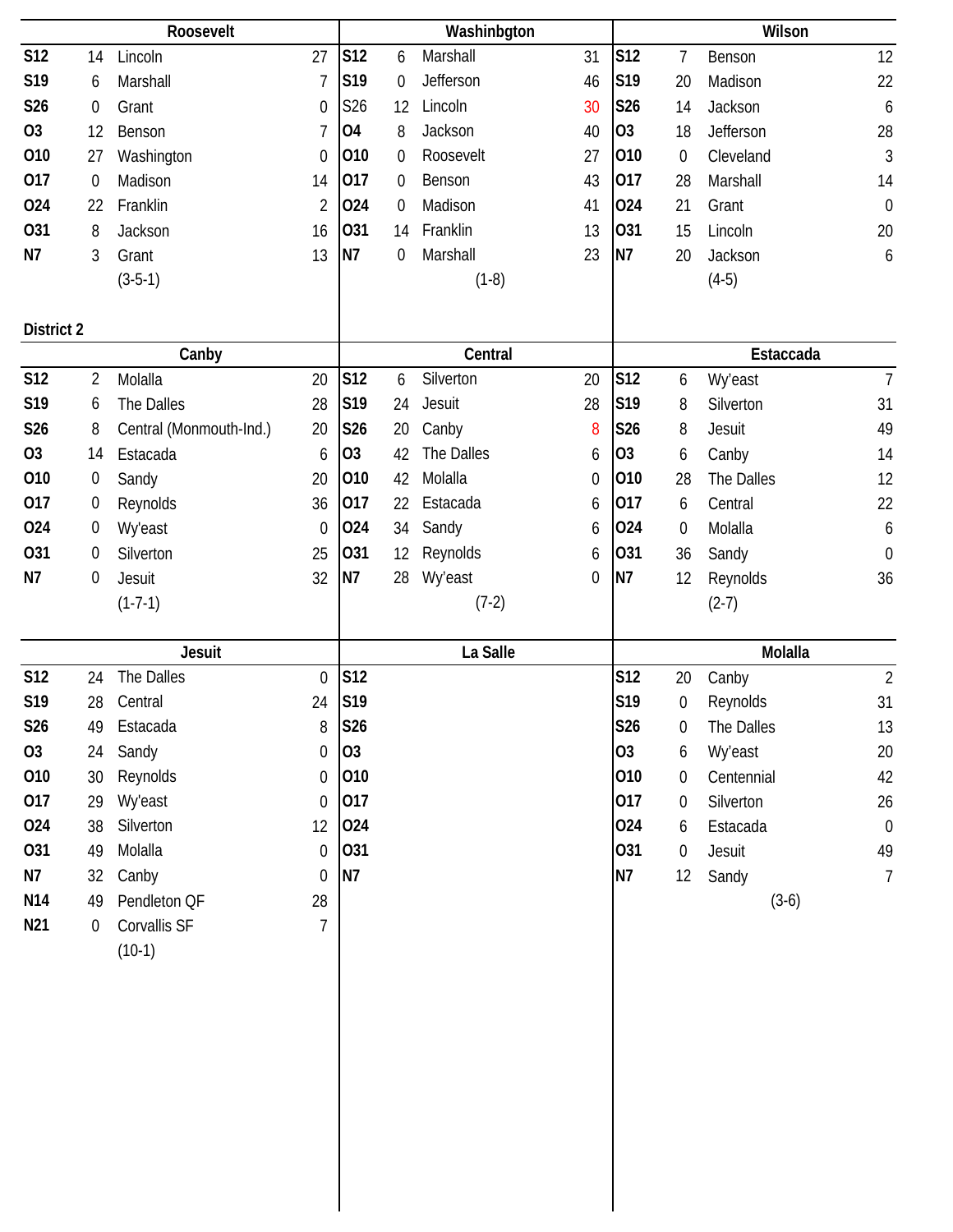|                 |                  | Reynolds          |                  |                 |             | Sandy                       |             |                |                  | Silverton             |                  |
|-----------------|------------------|-------------------|------------------|-----------------|-------------|-----------------------------|-------------|----------------|------------------|-----------------------|------------------|
| <b>S12</b>      | 27               | Sandy             | $\mathbf 0$      | S12             | 0           | Reynolds                    | 27          | S12            | 20               | Central               | 6                |
| S19             | 31               | Molalla           | $\boldsymbol{0}$ | S <sub>19</sub> | 0           | <b>Wy'east</b>              | 28          | S19            | 31               | Estacada              | $8\,$            |
| S26             | 18               | Wy'east           | 21               | <b>S26</b>      | 14          | Silverton                   | 28          | S26            | 28               | Sandy                 | 14               |
| <b>O3</b>       | 14               | Silverton         | $\mathbf 0$      | O <sub>3</sub>  | $\mathbf 0$ | Jesuit                      | 24          | <b>O3</b>      | $\boldsymbol{0}$ | Reynolds              | 14               |
| 010             | $\mathbf 0$      | Jesuit            | 30               | 010             | 20          | Canby                       | $\mathbf 0$ | 010            | 39               | Wy'east               | 25               |
| 017             | 36               | Canby             | 0                | 017             | 14          | The Dalles                  | 6           | 017            | 26               | Molalla               | $\boldsymbol{0}$ |
| 024             | 40               | The Dalles        | 6                | 024             | 6           | Central                     | 34          | 024            | 12               | Jesuit                | 38               |
| 031             | 6                | Central           | 12               | 031             | 0           | Estacada                    | 36          | 031            | 25               | Canby                 | $\mathbf 0$      |
| N7              | 36               | Estacada          | 12               | N7              | 7           | Molalla                     | 12          | N7             | 30               | The Dalles            | 19               |
|                 |                  | $(6-3)$           |                  |                 |             | $(2-7)$                     |             |                |                  | $(7-2)$               |                  |
|                 |                  |                   |                  |                 |             |                             |             |                |                  |                       |                  |
|                 |                  | <b>The Dalles</b> |                  |                 |             |                             |             |                |                  | Wy'east               |                  |
| <b>S12</b>      | $\boldsymbol{0}$ | Jesuit            | 24               |                 |             |                             |             | <b>S12</b>     | 7                | Estacada              | 6                |
| S19             | 28               | Canby             | 6                |                 |             |                             |             | S19            | 26               | Sandy                 | $\boldsymbol{0}$ |
| S <sub>26</sub> | 13               | Molalla           | $\boldsymbol{0}$ |                 |             |                             |             | S26            | 21               | Reynolds              | 18               |
| O <sub>3</sub>  | 6                | Central           | 42               |                 |             |                             |             | 03             | 20               | Molalla               | 6                |
| 010             | 12               | Estacada          | 28               |                 |             |                             |             | 010            | 25               | Silverton             | 39               |
| 017             | 6                | Sandy             | 14               |                 |             |                             |             | 017            | $\boldsymbol{0}$ | Jesuit                | 29               |
| 024             | 6                | Reynolds          | 40               |                 |             |                             |             | 024            | $\boldsymbol{0}$ | Canby                 | $\boldsymbol{0}$ |
| 031             | 14               | <b>Wy'east</b>    | 6                |                 |             |                             |             | 031            | 6                | The Dalles            | 14               |
| N7              | 19               | Silverton         | 30               |                 |             |                             |             | N7             | $\mathbf 0$      | Central               | 28               |
|                 |                  | $(3-6)$           |                  |                 |             |                             |             |                |                  | $(4-4-1)$             |                  |
|                 |                  |                   |                  |                 |             |                             |             |                |                  |                       |                  |
| District 3      |                  |                   |                  |                 |             |                             |             |                |                  |                       |                  |
|                 |                  | Aloha             |                  |                 |             |                             |             |                |                  | Astoria               |                  |
| <b>S12</b>      | $\mathbf 0$      | Clackamas         | 30               |                 |             |                             |             | S12            | 20               | Central Catholic      | 6                |
| S19             | 0                | Astoria           | 14               |                 |             |                             |             | S19            | 14               | Aloha                 | $\boldsymbol{0}$ |
| S26             | 6                | Central Catholic  | 33               |                 |             |                             |             | S26            | 13               | Gresham               | 6                |
| 03              | 36               | Parkrose          | 8                |                 |             |                             |             | O <sub>3</sub> | 14               | Clackamas             | 6                |
| O <sub>9</sub>  | 20               | Sunset            | 49               |                 |             |                             |             | O <sub>9</sub> | 8                | Putnam                | 14               |
| 017             | 6                | Beaverton         | 42               |                 |             |                             |             | 017            | 26               | <b>Barlow</b>         | 20               |
| 024             | 6                | David Douglas     | 52               |                 |             |                             |             | 024            | 6                | Beaverton             | 28               |
| 031             | 18               | <b>Barlow</b>     | 6                |                 |             |                             |             | 031            | 22               | Milwaukie             | 9                |
| N7              | 14               | Hillsboro         | 18               |                 |             |                             |             | N7             | 20               | Centennial            | 14               |
|                 |                  | $(2-7)$           |                  |                 |             |                             |             |                |                  | $(7-2)$               |                  |
|                 |                  |                   |                  |                 |             |                             |             |                |                  |                       |                  |
|                 |                  | <b>Barlow</b>     |                  |                 |             | Beaverton                   |             |                |                  | Centennial            |                  |
| <b>S12</b>      | 20               | Sunset            | 30               | S12             | 16          | Gresham                     | $\mathbf 0$ | S12            |                  | 29 Parkrose           | 28               |
| S19             |                  |                   |                  |                 |             |                             |             |                |                  |                       | 6                |
|                 | 12               | Parkrose          | 20               | S <sub>19</sub> | 6           | Centennial                  | 14          | S19            |                  | 14 Beaverton          |                  |
| S26             | 20               | Centennial        | 14               | S26             | 47          | Parkrose                    | 16          | S26            |                  | 14 Barlow             | 20               |
| <b>O3</b>       | $\boldsymbol{0}$ | Gresham           | 13               | 03              | 22          | David Douglas               | 40          | O <sub>3</sub> |                  | 35 Central Catholic   | 34               |
| O <sub>9</sub>  | 15               | Milwaukie         | 21               | O <sub>9</sub>  | 18          | Hillsboro                   | 16          | O <sub>9</sub> |                  | 20 Gresham            | 28               |
| 017             | 20               | Astoria           | 26               | 017             | 42          | Aloha                       | 6           | 017            |                  | 14 Milwaukie          | 29               |
| 024             | 6                | Clackamas         | 19               | 024             | 28          | Astoria                     | 6           | 024            |                  | 14 Putnam             | 8                |
| 031             | 6                | Aloha             | 18               | 031             | 26          | Sunset                      | 36          | 031            |                  | 0 Clackamas           | 45               |
| N7              | 0                | Putnam<br>$(1-8)$ | 22               | N7              | 39          | Central Catholic<br>$(6-3)$ | 24          | N7             |                  | 14 Astoria<br>$(4-5)$ | 20               |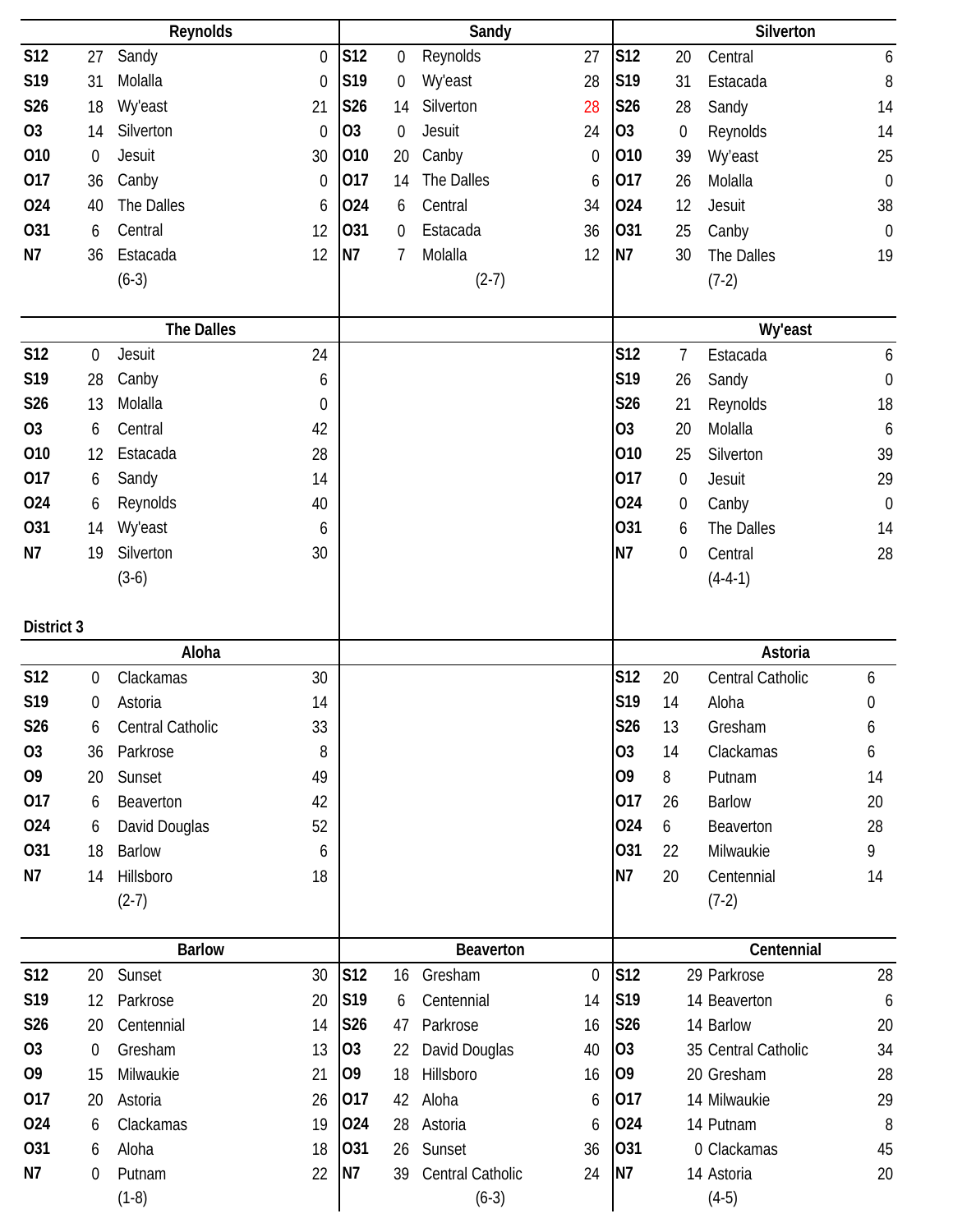|                 |                  | <b>Central Catholic</b> |             |                 |                  | Clackamas        |                |                |    | David Douglas       |                  |
|-----------------|------------------|-------------------------|-------------|-----------------|------------------|------------------|----------------|----------------|----|---------------------|------------------|
| <b>S12</b>      | 16               | Astoria                 | 20          | S12             | 30               | Aloha            | $\mathbf 0$    | <b>S12</b>     | 19 | Putnam              | $\boldsymbol{0}$ |
| S19             | 14               | Gresham                 | 6           | S19             | $\mathbf 0$      | Hillsboro        | 12             | S19            | 8  | Milwaukie           | 19               |
| S26             | 33               | Aloha                   | 6           | S26             | 7                | Milwaukie        | 6              | S26            | 27 | Sunset              | 18               |
| O <sub>9</sub>  | 34               | Centennial              | 35          | O <sub>0</sub>  | 6                | Astoria          | 14             | O <sub>9</sub> | 40 | Beaverton           | 22               |
| O <sub>9</sub>  | 61               | Parkrose                | 6           | O <sub>9</sub>  | 14               | David Douglas    | 6              | O <sub>9</sub> | 6  | Clackamas           | 14               |
| 017             | 14               | Sunset                  | 14          | 017             | 8                | Putnam           | 8              | 017            | 22 | Hillsboro           | 18               |
| 024             | 7                | Hillsboro               | 15          | 024             | 19               | <b>Barlow</b>    | 6              | 024            | 52 | Aloha               | 6                |
| <b>O31</b>      | 13               | David Douglas           | 20          | 031             | 35               | Centennial       | 0              | 031            | 20 | Central Catholic    | 13               |
| N7              | 24               | Beaverton               | 39          | N7              | 13               | Gresham          | 8              | N7             | 26 | Parkrose            | $\mathbf 0$      |
|                 |                  | $(3-5-1)$               |             |                 |                  | $(6-2-1)$        |                | N14            | 14 | Corvallis QF        | 21               |
|                 |                  |                         |             |                 |                  |                  |                |                |    | $(7-3)$             |                  |
|                 |                  | Gresham                 |             |                 |                  | Hillsboro        |                |                |    | Milwaukie           |                  |
| <b>S12</b>      | $\boldsymbol{0}$ | Beaverton               | 16          | S <sub>12</sub> | 15               | Milwaukie        | 14             | <b>S12</b>     | 14 | Hillsboro           | 15               |
| S19             | 6                | Central Catholic        | 14          | S19             | 12               | Clackamas        | $\mathbf 0$    | S19            | 19 | David Douglas       | 8                |
| S26             | 6                | Astoria                 | 13          | S26             | 21               | Putnam           | 6              | S26            | 6  | Clackamas           | $\overline{1}$   |
| <b>O3</b>       | 13               | <b>Barlow</b>           | $\mathbf 0$ | O <sub>3</sub>  | 6                | Sunset           | 29             | <b>O3</b>      | 14 | Putnam              | 20               |
| O <sub>9</sub>  | 28               | Centennial              | 20          | 00              | 16               | Beaverton        | 18             | O <sub>0</sub> | 21 | <b>Barlow</b>       | 15               |
| 017             | 38               | Parkrose                | 6           | 017             | 18               | David Douglas    | 22             | 017            | 29 | Centennial          | 14               |
| 024             | 22               | Milwaukie               | 16          | 024             | 15               | Central Catholic | $\overline{7}$ | 024            | 16 | Gresham             | 22               |
| <b>O31</b>      | 14               | Putnam                  | 8           | 031             | 20               | Parkrose         | $\mathbf 0$    | 031            | 9  | Astoria             | 22               |
| N7              | 8                | Clackamas               | 13          | N7              | 18               | Aloha            | 14             | N7             | 15 | Sunset              | 44               |
|                 |                  | $(5-4)$                 |             |                 |                  | $(6-3)$          |                |                |    | $(3-6)$             |                  |
|                 |                  | Parkrose                |             |                 |                  | Putnam           |                |                |    | <b>Sunset</b>       |                  |
| <b>S12</b>      | 28               | Centennial              | 29          | S12             | $\boldsymbol{0}$ | David Douglas    | 19             | <b>S12</b>     | 30 | <b>Barlow</b>       | 20               |
| S19             | 20               | <b>Barlow</b>           | 12          | S19             | 6                | Sunset           | 28             | S19            | 28 | Putnam              | 6                |
| S26             | 16               | Beaverton               | 47          | S26             | 6                | Hillsboro        | 21             | S26            | 18 | David Douglas       | 27               |
| O <sub>3</sub>  | 8                | Aloha                   | 36          | O <sub>3</sub>  | 20               | Milwaukie        | 14             | O <sub>3</sub> | 29 | Hillsboro           | 6                |
| O <sub>9</sub>  | 6                | Central Catholic        | 61          | O <sub>9</sub>  | 14               | Astoria          | 8              | O <sub>9</sub> | 49 | Aloha               | 20               |
| 017             | 8                | Gresham                 | 36          | 017             | 8                | Clackamas        | 8              | 017            | 14 | Central Catholic    | 14               |
| 024             | 0                | Sunset                  | 20          | 024             | 8                | Centennial       | 14             | 024            | 20 | Parkrose            | $\mathbf 0$      |
| 031             | 0                | Hillsboro               | 20          | 031             | 8                | Gresham          | 14             | 031            | 36 | Beaverton           | 26               |
| N7              | 0                | David Douglas           | 26          | <b>N7</b>       | 22               | <b>Barlow</b>    | $\theta$       | N7             | 44 | Milwaukie           | 15               |
|                 |                  | $(1-8)$                 |             |                 |                  | $(3-5-1)$        |                |                |    | $(7-1-1)$           |                  |
| District 4      |                  | <b>Dallas</b>           |             |                 |                  |                  |                |                |    | <b>Forest Grove</b> |                  |
| <b>S12</b>      | 18               | St. Helens              | 8           |                 |                  |                  |                | <b>S12</b>     | 6  | Tigard              | 13               |
| <b>S20</b>      | 29               | Oregon City             | 22          |                 |                  |                  |                | S19            | 7  | St. Helens          | 18               |
| S26             | 18               | Newberg                 | 0           |                 |                  |                  |                | S26            | 20 | Oregon City         | 34               |
| <b>O3</b>       | 48               | Tillamook               | 2           |                 |                  |                  |                | <b>O3</b>      | 28 | West Linn           | 24               |
| O <sub>9</sub>  | 20               | West Linn               | 6           |                 |                  |                  |                | 010            | 9  | Newberg             | 15               |
| 017             | 28               | <b>Forest Grove</b>     | 8           |                 |                  |                  |                | 017            | 8  | <b>Dallas</b>       | 28               |
| 024             | 12               | Lake Oswego             | 7           |                 |                  |                  |                | 024            | 34 | Tillamook           | $\boldsymbol{0}$ |
| 031             | 20               | McMinnville             | 15          |                 |                  |                  |                | 031            | 12 | Lake Oswego         | 38               |
| N7              | 15               |                         | 6           |                 |                  |                  |                | N7             | 23 | McMinnville         | 36               |
| N <sub>14</sub> | 8                | Tigard<br>Jefferson QF  | 14          |                 |                  |                  |                |                |    | $(2-7)$             |                  |
|                 |                  |                         |             |                 |                  |                  |                |                |    |                     |                  |
|                 |                  | $(9-1)$                 |             |                 |                  |                  |                |                |    |                     |                  |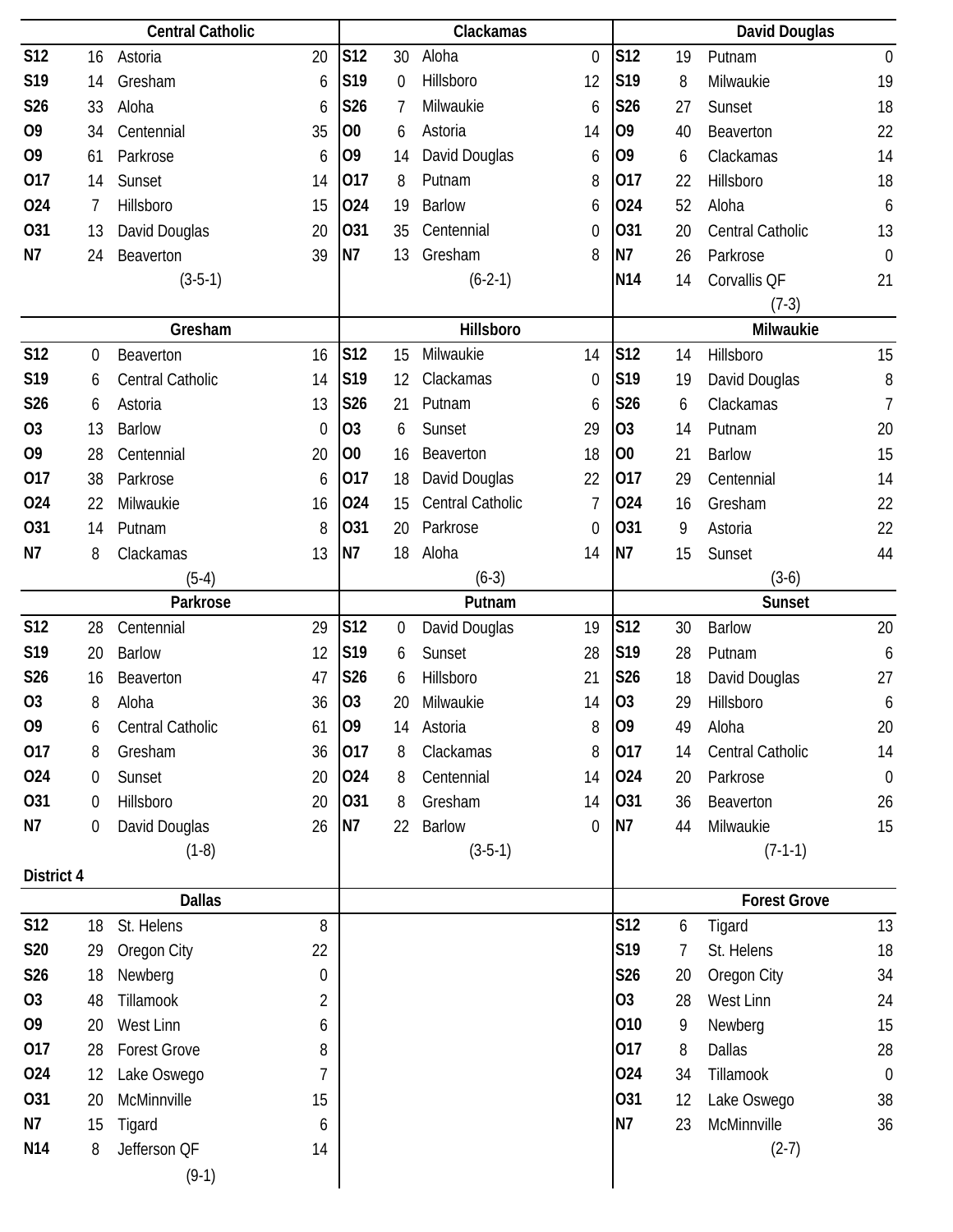|                |    | Lake Oswego         |                  |                 |                  | McMinnville          |                  |                |                  | Newberg              |                  |
|----------------|----|---------------------|------------------|-----------------|------------------|----------------------|------------------|----------------|------------------|----------------------|------------------|
| <b>S12</b>     | 26 | Newberg             | 6                | S12             | 25               | West Linn            | 6                | S12            | 6                | Lake Oswego          | 26               |
| S19            | 9  | McMinnville         | 6                | S19             | 6                | Lake Oswego          | 9                | S19            | 13               | Tillamook            | $\overline{1}$   |
| S26            | 38 | Tigard              | 21               | S26             | 33               | Tillamook            | 6                | <b>S26</b>     | 0                | <b>Dallas</b>        | 18               |
| <b>O3</b>      | 34 | St. Helens          | $\boldsymbol{0}$ | 03              | 34               | Newberg              | 30               | O <sub>3</sub> | 30               | McMinnville          | 34               |
| O <sub>9</sub> | 48 | Tillamook           | 6                | 010             | 20               | Tigard               | 21               | 010            | 15               | <b>Forest Grove</b>  | 9                |
| 017            | 35 | West Linn           | 6                | 017             | 14               | Oregon City          | 6                | 017            | 6                | St. Helens           | 27               |
| 024            | 7  | Dallas              | 12               | 024             | 13               | St. Helens           | 12               | 024            | 20               | Tigard               | $\overline{7}$   |
| 031            | 38 | <b>Forest Grove</b> | 12               | 031             | 15               | <b>Dallas</b>        | 20               | 031            | 20               | Oregon City          | 18               |
| N7             | 49 | Oregon City         | 14               | N7              | 36               | <b>Forest Grove</b>  | 23               | N7             | 26               | West Linn            | 26               |
|                |    | $(8-1)$             |                  |                 |                  | $(6-3)$              |                  |                |                  | $(4-4-1)$            |                  |
|                |    |                     |                  |                 |                  |                      |                  |                |                  |                      |                  |
|                |    | <b>Oregon City</b>  |                  |                 |                  | St. Helens           |                  |                |                  | Tigard               |                  |
| <b>S12</b>     |    | 36 Tillamook        | 6                | S12             | 8                | <b>Dallas</b>        | 18               | S12            | 13               | <b>Forest Grove</b>  | 6                |
| <b>S20</b>     |    | 22 Dallas           | 29               | S19             | 18               | <b>Forest Grove</b>  | 7                | S19            | 27               | West Linn            | $\boldsymbol{0}$ |
| S26            |    | 34 Forest Grove     | 20               | S26             | 29               | West Linn            | $\overline{0}$   | S26            | 21               | Lake Oswego          | 38               |
| O <sub>3</sub> |    | 16 Tigard           | 7                | 03              | 0                | Lake Oswego          | 34               | O <sub>3</sub> | 7                | Oregon City          | 16               |
| O <sub>9</sub> |    | 18 St. Helens       | 6                | O <sub>9</sub>  | 6                | Oregon City          | 18               | 010            | 21               | McMinnville          | 20               |
| 017            |    | 6 McMinnville       | 14               | 017             | 27               | Newberg              | 6                | 017            | 32               | Tillamook            | $\overline{7}$   |
| 024            |    | 28 West Linn        | 22               | 024             | 12               | McMinnville          | 13               | 024            | 7                | Newberg              | 20               |
| 031            |    | 18 Newberg          | 20               | 031             | 19               | Tigard               | 0                | 031            | $\boldsymbol{0}$ | St. Helens           | 19               |
| N7             |    | 14 Lake Oswego      | 49               | N7              | 26               | Tillamook            | 8                | N7             | 6                | Dallas               | 15               |
|                |    | $(5-4)$             |                  |                 |                  | $(5-4)$              |                  |                |                  | $(4-5)$              |                  |
|                |    |                     |                  |                 |                  |                      |                  |                |                  |                      |                  |
|                |    | Tillamook           |                  |                 |                  |                      |                  |                |                  | <b>West Linn</b>     |                  |
| <b>S12</b>     | 6  | Oregon City         | 36               |                 |                  |                      |                  | S12            | 6                | McMinnville          | 25               |
| S19            | 7  | Newberg             | 13               |                 |                  |                      |                  | S19            | $\boldsymbol{0}$ | Tigard               | 27               |
| S26            | 6  | McMinnville         | 33               |                 |                  |                      |                  | S26            | 0                | St. Helens           | 29               |
| <b>O3</b>      | 2  | <b>Dallas</b>       | 48               |                 |                  |                      |                  | 03             | 24               | <b>Forest Grove</b>  | 28               |
| O <sub>9</sub> | 6  | Lake Oswego         | 48               |                 |                  |                      |                  | O <sub>9</sub> | 6                | <b>Dallas</b>        | 20               |
| 017            | 7  | Tigard              | 32               |                 |                  |                      |                  | 017            | 6                | Lake Oswego          | 35               |
| 024            | 0  | <b>Forest Grove</b> | 34               |                 |                  |                      |                  | 024            | 22               | Oregon City          | 28               |
| 031            | 6  | West Linn           | 27               |                 |                  |                      |                  | 031            | 27               | Tillamook            | $\boldsymbol{6}$ |
| N7             | 8  | St. Helens          | 26               |                 |                  |                      |                  | <b>N7</b>      | 26               | Newberg              | 26               |
|                |    | $(0-9)$             |                  |                 |                  |                      |                  |                |                  | $(1-7-1)$            |                  |
|                |    |                     |                  |                 |                  |                      |                  |                |                  |                      |                  |
| District 5     |    |                     |                  |                 |                  |                      |                  |                |                  |                      |                  |
|                |    | Churchill           |                  |                 |                  | <b>Cottage Grove</b> |                  |                |                  | <b>Junction City</b> |                  |
| <b>S12</b>     | 14 | Cottage Grove       | 8                | S12             | 8                | Churchill            | 14               | S12            | 0                | North Eugene         | 34               |
| S19            | 6  | Junction City       | 6                | S <sub>19</sub> | 12               | North Bend           | 16               | S19            | 6                | Churchill            | 6                |
| S26            | 18 | Marshfield          | 46               | S26             | 14               | Junction City        | $\boldsymbol{0}$ | S26            | 0                | Cottage Grove        | 14               |
| 03             | 12 | South Eugene        | 20               | O <sub>3</sub>  | $\boldsymbol{0}$ | Marshfield           | 16               | 03             | 14               | Willamette           | 6                |
| 011            | 18 | North Bend          | 36               | 010             | 14               | North Eugene         | 12               | 010            | $\boldsymbol{0}$ | Springfield          | 28               |
| 017            | 34 | Willamette          | 6                | 017             | $\boldsymbol{0}$ | Roseburg             | 33               | 017            | 26               | North Bend           | $\boldsymbol{6}$ |
| 024            | 14 | Thurston            | 47               | 024             | 34               | Sheldon              | $\boldsymbol{0}$ | 024            | 14               | Marshfield           | 54               |
| 031            | 13 | North Eugene        | 12               | 031             | 8                | Thurston             | 21               | 031            | 6                | South Eugene         | 54               |
| N7             | 22 | Sheldon             | 20               | N7              | 32               | Willamette           | 14               | N <sub>7</sub> | 36               | McNary               | 38               |
|                |    | $(4-4-1)$           |                  |                 |                  | $(4-5)$              |                  |                |                  | $(2-6-1)$            |                  |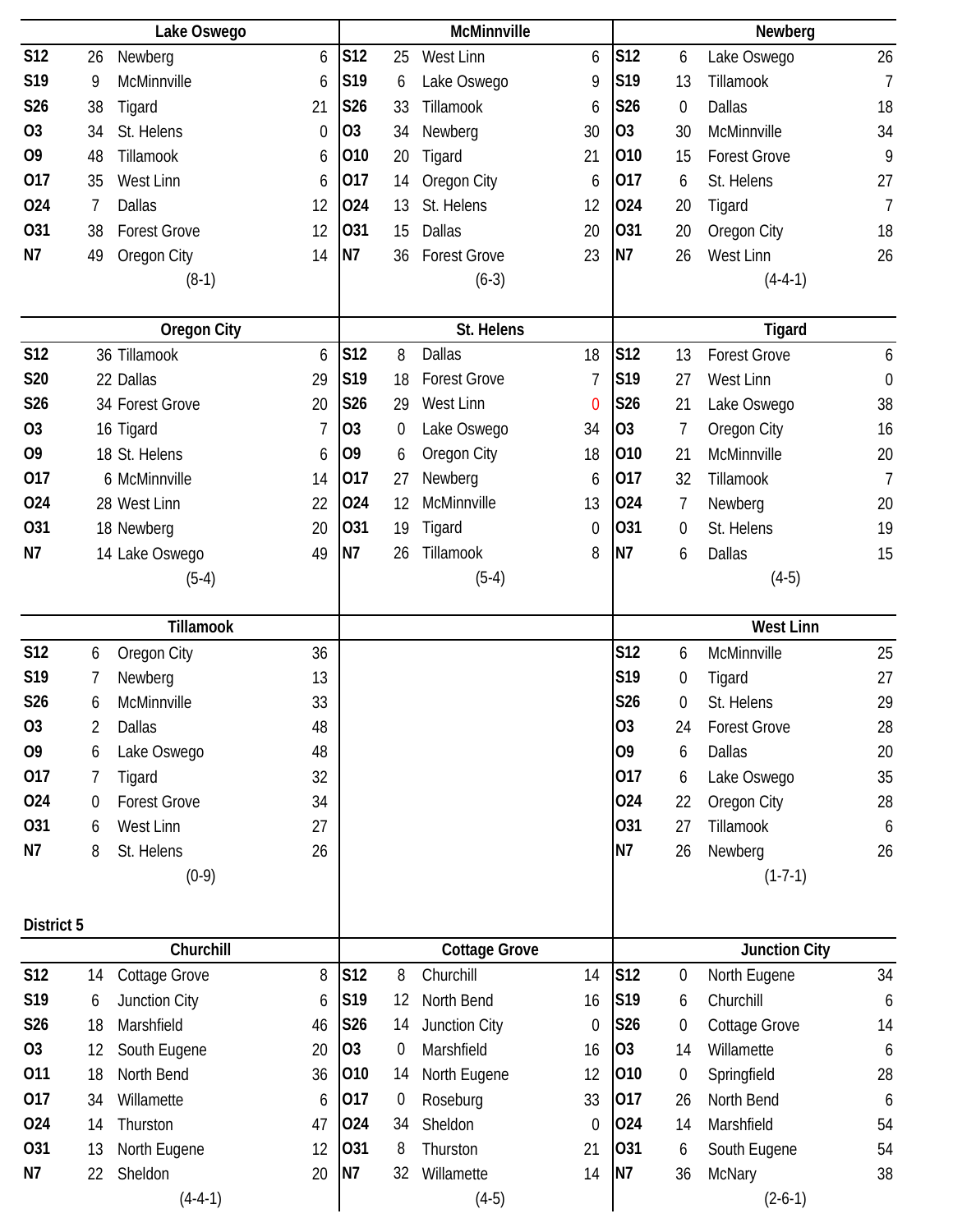|                 | Marshfield                 |                  |                 |    | <b>North Bend</b>    |             |                |                  | North Eugene  |                  |
|-----------------|----------------------------|------------------|-----------------|----|----------------------|-------------|----------------|------------------|---------------|------------------|
| <b>S12</b>      | $\overline{7}$<br>Thurston | 9                | S <sub>12</sub> | 6  | Roseburg             | 46          | <b>S12</b>     | 34               | Junction City | $\boldsymbol{0}$ |
| S19             | 45<br>Springfield          | 15               | S19             | 16 | <b>Cottage Grove</b> | 12          | S19            | 27               | Willamette    | 16               |
| S26             | Churchill<br>46            | 18               | S27             | 30 | Willamette           | 12          | <b>S26</b>     | 34               | Sheldon       | 6                |
| O <sub>3</sub>  | Cottage Grove<br>16        | $\boldsymbol{0}$ | O <sub>3</sub>  | 14 | Sheldon              | 33          | 04             | $\overline{1}$   | Thurston      | 28               |
| 010             | South Eugene<br>30         | 14               | 011             | 46 | Churchill            | 18          | 010            | 12               | Cottage Grove | 14               |
| 017             | North Eugene<br>16         | 8                | 017             | 6  | Junction City        | 26          | 017            | 8                | Marshfield    | 16               |
| 024             | 54<br>Junction City        | 14               | 024             | 20 | South Eugene         | 39          | 024            | 40               | Springfield   | 13               |
| 031             | South Salem<br>14          | 7                | 031             | 0  | Springfield          | 21          | 031            | 12               | Churchill     | 13               |
| N7              | 45<br>North Bend           | 0                | N7              | 0  | Marshfield           | 45          | N7             | 34               | South Eugene  | 18               |
|                 | $(8-1)$                    |                  |                 |    | $(3-6)$              |             |                |                  | $(5-4)$       |                  |
|                 | Sheldon                    |                  |                 |    | South Eugene         |             |                |                  | Springfield   |                  |
| <b>S12</b>      | 0 South Eugene             | 37               | S12             | 37 | Sheldon              | $\mathbf 0$ | S13            | 36               | Willamette    | 14               |
| S19             | 14 Thurston                | 40               | S19             | 14 | Roseburg             | 28          | S19            | 15               | Marshfield    | 45               |
| S26             | 6 North Eugene             | 34               | S26             | 27 | Springfield          | 14          | S26            | 14               | South Eugene  | 27               |
| O <sub>3</sub>  | 33 North Bend              | 14               | O <sub>3</sub>  | 20 | Churchill            | 12          | <b>O3</b>      | $\boldsymbol{0}$ | Medford       | 41               |
| 010             | 16 Roseburg                | 34               | 010             | 14 | Marshfield           | 30          | 010            | 28               | Junction City | $\boldsymbol{0}$ |
| 017             | 14 Springfield             | 15               | 017             | 16 | Thurston             | 3           | 017            | 15               | Sheldon       | 14               |
| 024             | 0 Cottage Grove            | 34               | 024             | 39 | North Bend           | 20          | 024            | 13               | North Eugene  | 40               |
| 031             | 30 Willamette              | 28               | 031             | 54 | Junction City        | 6           | 031            | 21               | North Bend    | $\boldsymbol{0}$ |
| N7              | 20 Churchill               | 22               | N7              | 18 | North Eugene         | 34          | N7             | 12               | Thurston      | 23               |
|                 | $(2-7)$                    |                  |                 |    | $(6-3)$              |             |                |                  | $(4-5)$       |                  |
|                 | Thurston                   |                  |                 |    |                      |             |                |                  | Willamette    |                  |
| <b>S12</b>      | Marshfield<br>9            | $\overline{1}$   |                 |    |                      |             | <b>S13</b>     | 16               | Springfield   | 34               |
| S19             | Sheldon<br>40              | 14               |                 |    |                      |             | S19            | 16               | North Eugene  | 27               |
| S26             | 24<br><b>Grants Pass</b>   | 27               |                 |    |                      |             | S27            | 12               | North Bend    | 30               |
| O <sub>4</sub>  | North Eugene<br>28         | 7                |                 |    |                      |             | O <sub>3</sub> | 6                | Junction City | 14               |
| 010             | Willamette<br>23           | 22               |                 |    |                      |             | 010            | 22               | Thurston      | 23               |
| 017             | 3<br>South Eugene          | 16               |                 |    |                      |             | 017            | 6                | Churchill     | 34               |
| 024             | Churchill<br>47            | 14               |                 |    |                      |             | 024            | 26               | Willamina     | $8\,$            |
| 031             | Cottage Grove<br>21        | 8                |                 |    |                      |             | 031            | 28               | Sheldon       | 30               |
| N7              | Springfield<br>23          | 12               |                 |    |                      |             | <b>N7</b>      | 14               | Cottage Grove | 32               |
| N <sub>14</sub> | Medford QF<br>10           | 20               |                 |    |                      |             |                |                  | $(1-8)$       |                  |
|                 | $(7-3)$                    |                  |                 |    |                      |             |                |                  |               |                  |
|                 |                            |                  |                 |    |                      |             |                |                  |               |                  |
|                 |                            |                  |                 |    |                      |             |                |                  |               |                  |
|                 |                            |                  |                 |    |                      |             |                |                  |               |                  |
|                 |                            |                  |                 |    |                      |             |                |                  |               |                  |
|                 |                            |                  |                 |    |                      |             |                |                  |               |                  |
|                 |                            |                  |                 |    |                      |             |                |                  |               |                  |
|                 |                            |                  |                 |    |                      |             |                |                  |               |                  |
|                 |                            |                  |                 |    |                      |             |                |                  |               |                  |
|                 |                            |                  |                 |    |                      |             |                |                  |               |                  |
|                 |                            |                  |                 |    |                      |             |                |                  |               |                  |
|                 |                            |                  |                 |    |                      |             |                |                  |               |                  |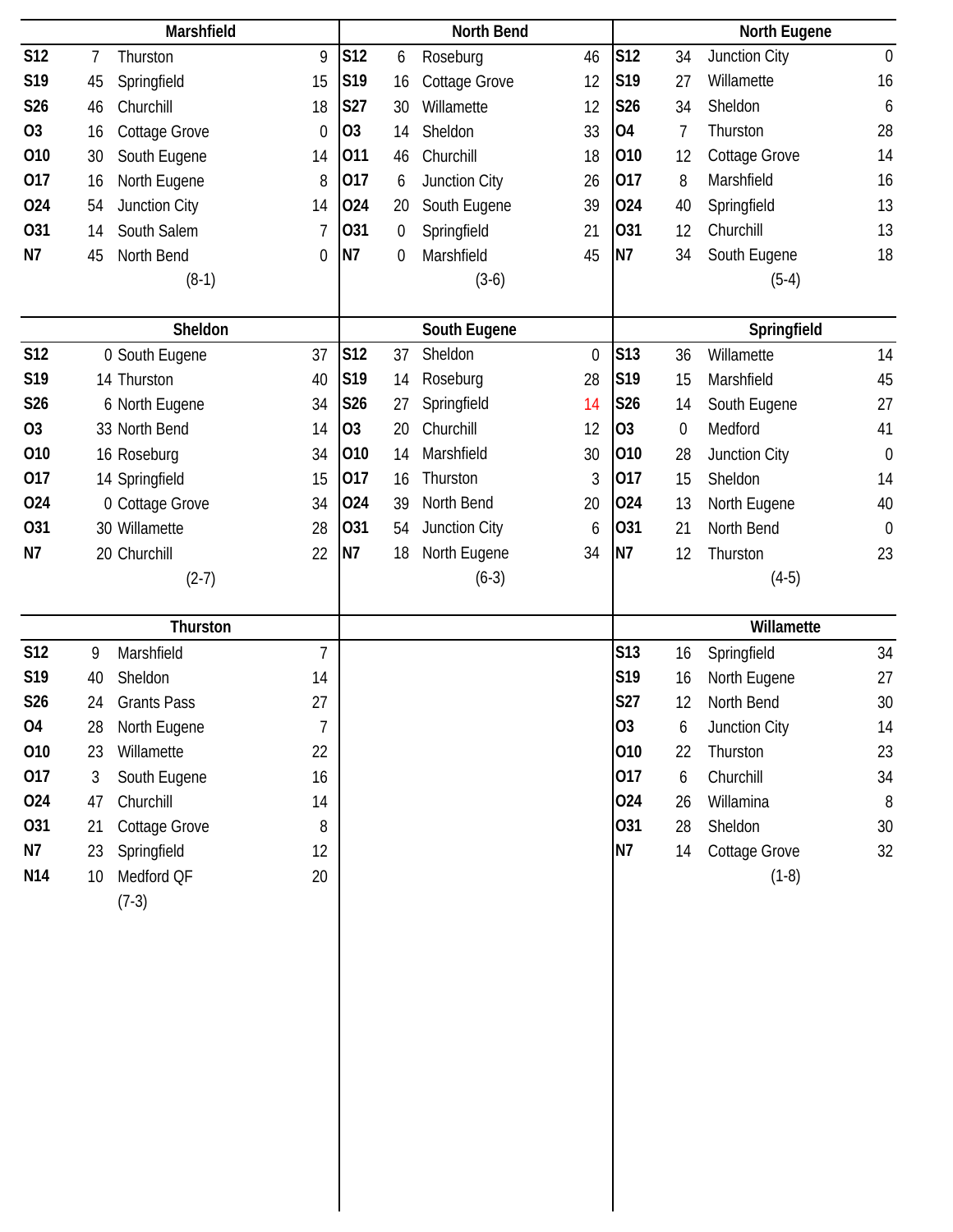| District 6     |                                |    |                 |                  |                    |                  |                |                  |                     |                  |
|----------------|--------------------------------|----|-----------------|------------------|--------------------|------------------|----------------|------------------|---------------------|------------------|
|                | Ashland                        |    |                 |                  | Crater             |                  |                |                  | <b>Grants Pass</b>  |                  |
| S <sub>5</sub> | Del Norte (CA)<br>19           | 21 | S <sub>12</sub> |                  |                    |                  | S12            | 42               | Enterprise (CA)     | 14               |
| S12            | North Salem<br>8               | 2  | S19             | 0                | Eagle Point        | 6                | S19            | 15               | Albany              | 20               |
| S19            | Anderson (CA)<br>36            | 14 | S26             | $\boldsymbol{0}$ | Corning (CA)       | 30               | <b>S26</b>     | 27               | Thurston            | 24               |
| S26            | 31<br>Roseburg                 | 8  | O <sub>3</sub>  | 6                | Lebanon            | 33               | O <sub>3</sub> | 20               | Roseburg            | $\overline{1}$   |
| O <sub>3</sub> |                                |    | 010             | 6                | Klamath Union      | 45               | 010            | 27               | Corvallis           | $\boldsymbol{0}$ |
| 010            | Medford<br>20                  | 0  | 017             | $\mathbf 0$      | Medford            | 52               | 017            | 27               | Klamath Union       | $\mathbf 0$      |
| 017            | 8<br>Albany                    | 8  | 024             | $\boldsymbol{0}$ | Roseburg           | 60               | 024            | 20               | Ashland             | 14               |
| 024            | <b>Grants Pass</b><br>14       | 20 | 031             | $\mathbf 0$      | <b>Grants Pass</b> | 46               | 031            | 46               | Crater              | $\mathbf 0$      |
| 031            | Klamath Union<br>12            | 21 | N7              | 8                | Ashland            | 60               | N7             | 8                | Medford             | 30               |
| N7             | Crater<br>60                   | 8  |                 |                  | $(0-8)$            |                  |                |                  | $(7-2)$             |                  |
|                | $(5-3-1)$                      |    |                 |                  |                    |                  |                |                  |                     |                  |
|                | <b>Klamath Union</b>           |    |                 |                  | Medford            |                  |                |                  | Roseburg            |                  |
| <b>S12</b>     | 14 Anderson (CA)               | 12 | S <sub>5</sub>  | 7                | McKinley (HI)      | 13               | S12            | 46               | North Bend          | 6                |
| S19            | 13 Lebanon                     | 14 | S12             | 28               | Hudson's Bay (WA)  | 8                | S19            | 28               | South Eugene        | 14               |
| S26            | 29 North Salem                 | 13 | S19             | 15               | Corvallis          | 20               | S26            | 8                | Ashland             | 31               |
| O <sub>3</sub> | 26 Norte Del Rio (CA)          | 6  | S26             |                  |                    |                  | 03             | 7                | <b>Grants Pass</b>  | 20               |
| 010            | 45 Crater                      | 6  | O <sub>3</sub>  | 41               | Springfield        | 0                | 010            | 34               | Sheldon             | 16               |
| 017            | 0 Grants Pass                  | 27 | 010             | $\mathbf 0$      | Ashland            | 20               | 017            | 33               | Cottage Grove       | $\boldsymbol{0}$ |
| 024            | 14 Medford                     | 21 | 017             | 52               | Crater             | 0                | 024            | 60               | Crater              | $\mathbf 0$      |
| 031            | 21 Ashland                     | 12 | 024             | 21               | Klamath Union      | 14               | 031            | $\mathbf 0$      | Medford             | 14               |
| N7             | 19 Roseburg                    | 14 | 031             | 14               | Roseburg           | $\boldsymbol{0}$ | N7             | 14               | Klamath Union       | 19               |
|                | $(6-3)$                        |    | N7              | 30               | <b>Grants Pass</b> | 8                |                |                  | $(5-4)$             |                  |
|                |                                |    | N <sub>14</sub> | 21               | Thurston QF        | 10               |                |                  |                     |                  |
|                |                                |    | N21             | 39               | Jefferson SF       | 14               |                |                  |                     |                  |
|                |                                |    | <b>N28</b>      |                  | 27 Corvallis F     | $\boldsymbol{0}$ |                |                  |                     |                  |
| District 7     |                                |    |                 |                  | $(9-3)$            |                  |                |                  |                     |                  |
|                | <b>Baker</b>                   |    |                 |                  | <b>Bend</b>        |                  |                |                  | <b>Crook County</b> |                  |
| <b>S5</b>      | $\boldsymbol{0}$<br>Nampa (ID) | 20 | S12             | 20               | Lebanon            | 33               | <b>S12</b>     | 6                | <b>Baker</b>        | 13               |
| S12            | Crook County<br>13             | 6  | S <sub>19</sub> | 8                | La Grande          | 38               | S19            | 6                | Ontario             | $8\,$            |
| S19            | Hermiston<br>14                | 6  | S27             | 49               | Crook County       | 0                | <b>S27</b>     | $\boldsymbol{0}$ | Bend                | 49               |
| S26            | Ontario<br>$\boldsymbol{0}$    | 12 | 03              | 26               | Ontario            | 6                | O <sub>3</sub> | 8                | Redmond             | 26               |
| 03             | Pendleton<br>7                 | 40 | 010             | 16               | Pendleton          | 47               | 010            | $\boldsymbol{0}$ | La Grande           | 42               |
| 010            | McLoughlin<br>20               | 34 | 017             | 33               | Hermiston          | 0                | 017            | 6                | Pendleton           | 65               |
| 017            |                                |    | 024             | 8                | McLoughlin         | 19               | 024            | 6                | Sweet Home          | 31               |
| 024            | Redmond<br>20                  | 36 | 031             | 16               | Baker              | 30               | 031            | 21               | Hermiston           | 32               |
| 031            | 30<br>Bend                     | 16 | <b>N7</b>       | 24               | Redmond            | 30               | N7             | 20               | McLoughlin          | 65               |
| N7             | La Grande<br>6                 | 38 |                 |                  | $(3-6)$            |                  |                |                  | $(0-9)$             |                  |
|                | $(3-6)$                        |    |                 |                  |                    |                  |                |                  |                     |                  |
|                |                                |    |                 |                  |                    |                  |                |                  |                     |                  |
|                |                                |    |                 |                  |                    |                  |                |                  |                     |                  |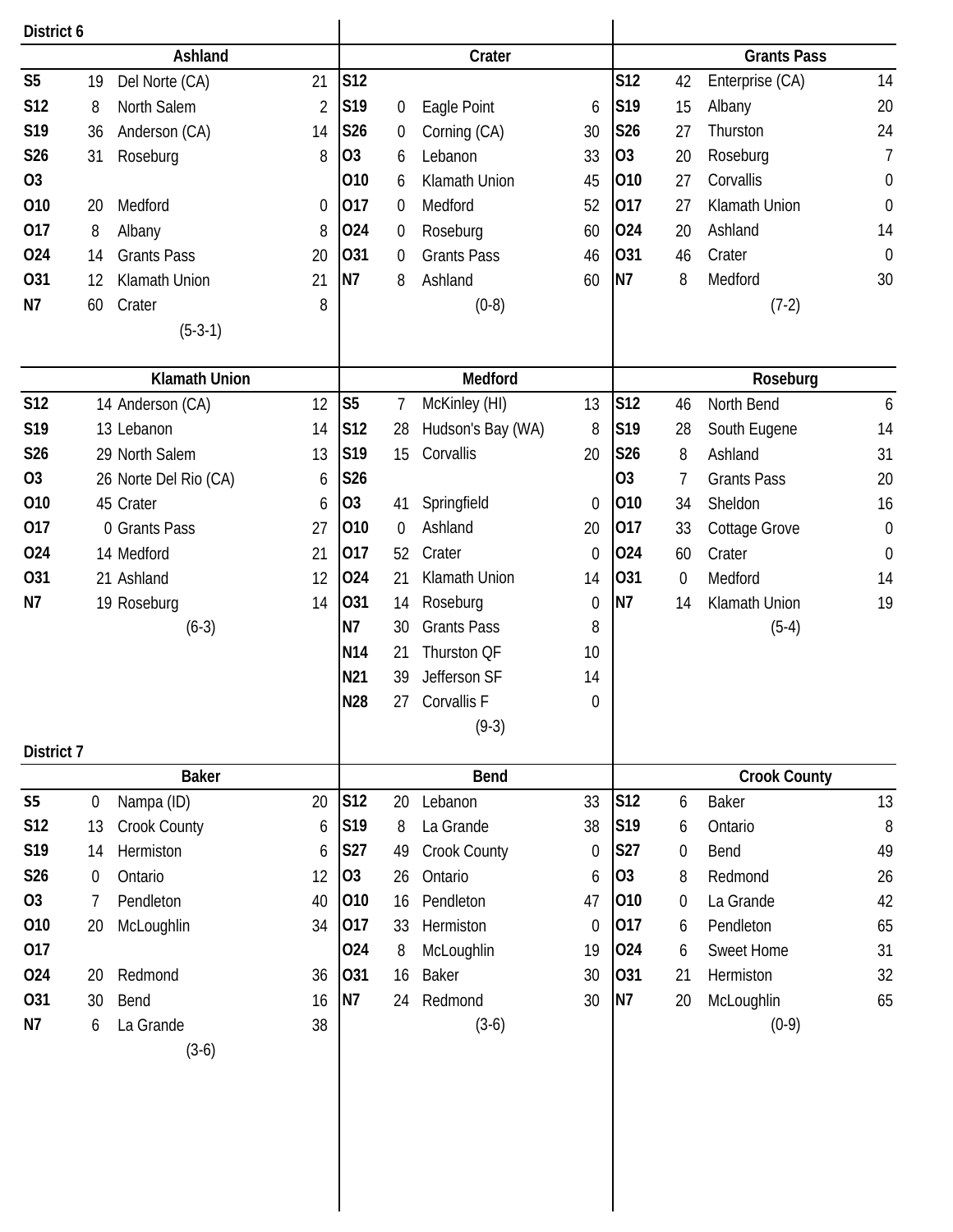|                 |                | Hermiston          |    |                 |                  | La Grande        |                  |                |                  | Mac-Hi             |                  |
|-----------------|----------------|--------------------|----|-----------------|------------------|------------------|------------------|----------------|------------------|--------------------|------------------|
| <b>S12</b>      |                | 7 Redmond          | 6  | S12             | 15               | McLoughlin       | $\mathbf 0$      | <b>S12</b>     | 0                | La Grande          | 15               |
| S19             |                | 6 Baker            | 14 | S <sub>19</sub> | 38               | Bend             | 8                | S19            | 6                | Redmond            | $\mathbf 0$      |
| S26             |                | 13 La Grande       | 32 | S26             | 32               | Hermiston        | 13               | S26            | 8                | Pendleton          | 13               |
| <b>O3</b>       |                | 15 McLoughlin      | 24 | O <sub>3</sub>  | $\boldsymbol{0}$ | Kennewick (WA)   | 8                | O <sub>3</sub> | 24               | Hermiston          | 15               |
| 010             |                | 19 Prosser (WA)    | 24 | 010             | 42               | Crook County     | $\boldsymbol{0}$ | 010            | 34               | <b>Baker</b>       | 20               |
| 017             |                | 0 Bend             | 33 | 017             | 26               | Redmond          | $\mathbf 0$      | 017            | 26               | Ontario            | $\overline{7}$   |
| 024             |                | 8 Ontario          | 21 | 024             | 12               | Pendleton        | 13               | 024            | 19               | Bend               | 8                |
| 031             |                | 42 Crook County    | 22 | 031             | 35               | Ontario          | 6                | 031            | 12               | Moscow (ID)        | 29               |
| <b>N7</b>       |                | 18 Pendleton       | 21 | <b>N7</b>       | 38               | <b>Baker</b>     | 6                | N7             | 65               | Crook County       | 20               |
|                 |                | $(2-7)$            |    |                 |                  | $(7-2)$          |                  |                |                  | $(6-3)$            |                  |
|                 |                | Ontario            |    |                 |                  | Pendleton        |                  |                |                  | Redmond            |                  |
| <b>S13</b>      | 12             | Caldwell-ID        | 62 | S13             | 38               | Ontario          | 12               | <b>S12</b>     | 6                | Hermiston          | $\overline{7}$   |
| S19             | 12             | Pendleton          | 32 | S <sub>19</sub> | 8                | Walla Walla (WA) | 22               | S19            | $\boldsymbol{0}$ | McLoughlin         | 6                |
| S26             | 8              | Crook County       | 6  | S26             | 13               | McLoughlin       | 8                | S26            | 20               | <b>Burns</b>       | $\boldsymbol{0}$ |
| <b>O3</b>       | 12             | Baker              | 0  | 03              | 40               | <b>Baker</b>     | 7                | O <sub>3</sub> | 26               | Crook County       | 8                |
| 010             | 6              | Bend               | 26 | 010             | 47               | Bend             | 16               | 010            | 26               | Ontario            | $\mathbf 0$      |
| 017             | $\mathbf 0$    | Redmond            | 26 | 017             | 65               | Crook County     | 6                | 017            | $\boldsymbol{0}$ | La Grande          | 26               |
| 024             | $\overline{1}$ | McLoughlin         | 26 | 024             | 13               | La Grande        | 12               | 024            | 36               | <b>Baker</b>       | 20               |
| 031             | 21             | Hermiston          | 8  | 031             | 54               | Redmond          | 14               | 031            | 14               | Pendleton          | 51               |
| N7              | 6              | La Grande          | 35 | N7              | 21               | Hermiston        | 18               | N <sub>7</sub> | 30               | Bend               | 24               |
|                 |                | $(3-6)$            |    | N <sub>14</sub> | 28               | Jesuit QF        | 49               |                |                  | $(5-4)$            |                  |
|                 |                |                    |    |                 |                  | $(8-2)$          |                  |                |                  |                    |                  |
| District 8      |                |                    |    |                 |                  |                  |                  |                |                  |                    |                  |
|                 |                | Albany             |    |                 |                  |                  |                  |                |                  | Corvallis          |                  |
| <b>S12</b>      | 20             | Corvallis          | 14 |                 |                  |                  |                  | <b>S12</b>     | 14               | Albany             | 20               |
| S19             | 20             | <b>Grants Pass</b> | 15 |                 |                  |                  |                  | S19            | 20               | Medford            | 15               |
| S <sub>26</sub> | 36             | Sweet Home         | 13 |                 |                  |                  |                  | S26            | 6                | South Salem        | $\overline{7}$   |
| 03              | 26             | McNary             | 0  |                 |                  |                  |                  | O <sub>3</sub> | 27               | North Salem        | $\overline{0}$   |
| 010             | 34             | Lebanon            | 6  |                 |                  |                  |                  | 010            | $\mathbf 0$      | <b>Grants Pass</b> | 27               |
| 017             | 8              | Ashland            | 8  |                 |                  |                  |                  | 017            | 20               | McNary             | 6                |
| 024             | 13             | South Salem        | 6  |                 |                  |                  |                  | 024            | 35               | Sweet Home         | 6                |
| 031             | 0              | North Salem        | 26 |                 |                  |                  |                  | 031            | 42               | Lebanon            | 23               |
| N7              | 8              | Corvallis          | 14 |                 |                  |                  |                  | N7             | 14               | Albany             | $8\,$            |
|                 |                | $(6-2-1)$          |    |                 |                  |                  |                  | N14            | 21               | David Douglas QF   | 14               |
|                 |                |                    |    |                 |                  |                  |                  | N21            | 7                | Jesuit SF          | $\boldsymbol{0}$ |
|                 |                |                    |    |                 |                  |                  |                  | <b>N28</b>     | $\boldsymbol{0}$ | Medford F          | 27               |
|                 |                |                    |    |                 |                  |                  |                  |                |                  | $(8-4)$            |                  |
|                 |                |                    |    |                 |                  |                  |                  |                |                  |                    |                  |
|                 |                |                    |    |                 |                  |                  |                  |                |                  |                    |                  |
|                 |                |                    |    |                 |                  |                  |                  |                |                  |                    |                  |
|                 |                |                    |    |                 |                  |                  |                  |                |                  |                    |                  |
|                 |                |                    |    |                 |                  |                  |                  |                |                  |                    |                  |
|                 |                |                    |    |                 |                  |                  |                  |                |                  |                    |                  |
|                 |                |                    |    |                 |                  |                  |                  |                |                  |                    |                  |
|                 |                |                    |    |                 |                  |                  |                  |                |                  |                    |                  |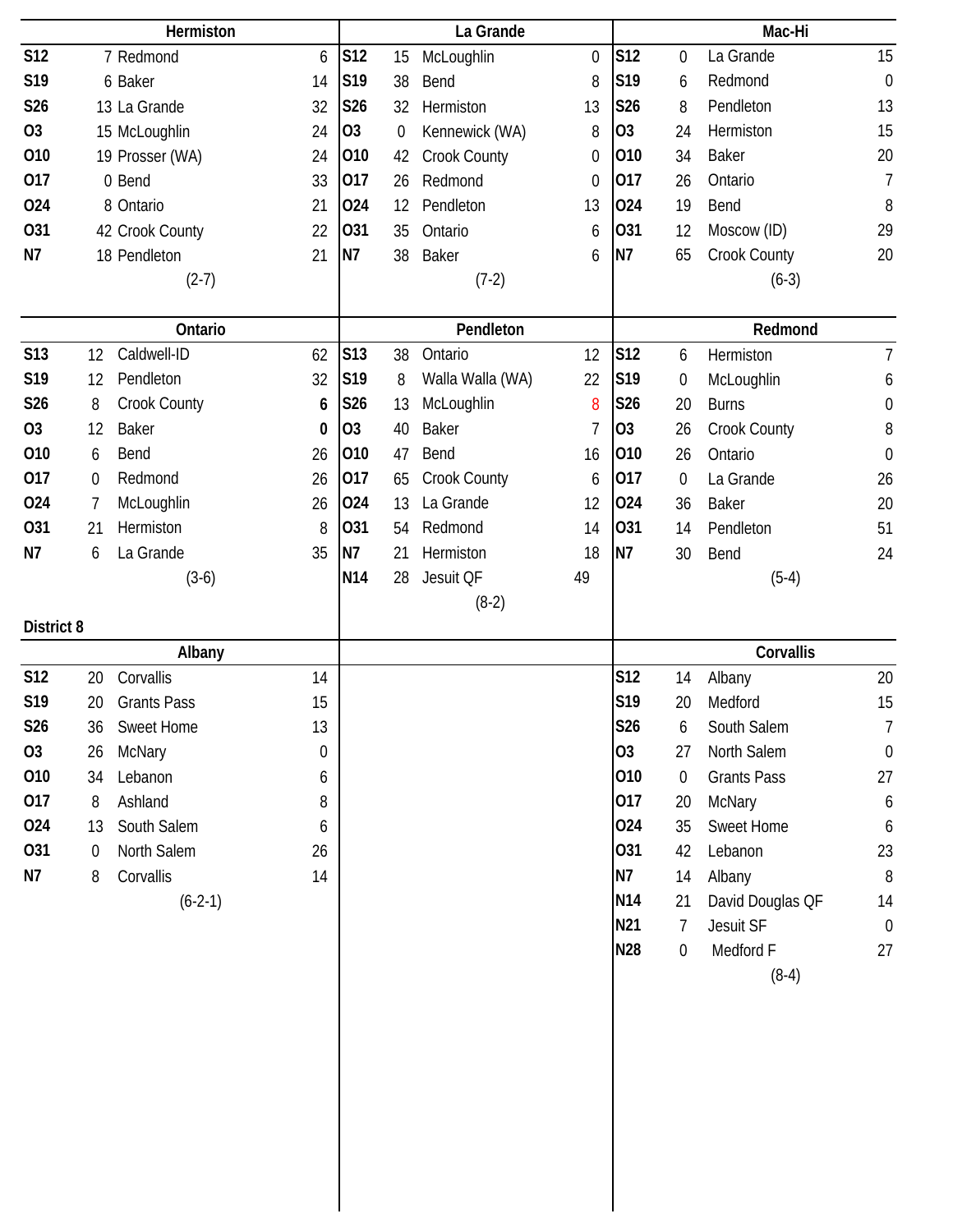|            |                | Lebanon                                      |                  |                 |                  | <b>McNary</b>            |                |                 |             | <b>North Salem</b> |                  |
|------------|----------------|----------------------------------------------|------------------|-----------------|------------------|--------------------------|----------------|-----------------|-------------|--------------------|------------------|
| <b>S12</b> | 33             | Bend                                         | 20               | S12             | 12               | South Salem              | $\overline{7}$ | S <sub>13</sub> | 2           | Ashland            | 8                |
| S19        | 13             | Klamath Union                                | 13               | S <sub>19</sub> | 6                | North Salem              | 12             | S19             | 12          | McNary             | 6                |
| S26        | 27             | McNary                                       | 15               | S26             | 15               | Lebanon                  | 27             | S26             | 13          | Klamath Union      | 29               |
| 03         | 30             | Crater                                       | 6                | O <sub>3</sub>  | 0                | Albany                   | 26             | O <sub>3</sub>  | 0           | Corvallis          | 27               |
| 010        | 6              | Albany                                       | 34               | 010             | 7                | South Salem              | 13             | 010             | 26          | Sweet Home         | 6                |
| 017        | 3              | South Salem                                  | 13               | 017             | 0                | North Salem              | 14             | 017             | 14          | McNary             | $\boldsymbol{0}$ |
| 024        | 13             | North Salem                                  | 22               | 024             | 6                | Corvallis                | 20             | 024             | 22          | Lebanon            | 13               |
| 031        | 23             | Corvallis                                    | 42               | 031             | 41               | <b>Sweet Home</b>        | 27             | 031             | 26          | Albany             | $\boldsymbol{0}$ |
| <b>N7</b>  | 26             | Sweet Home                                   | $\mathbf 0$      | N7              | 38               | Junction City            | 26             | N <sub>7</sub>  | 21          | South salem        | 0                |
|            |                | $(5-3-1)$                                    |                  |                 |                  | $(3-6)$                  |                |                 |             |                    |                  |
|            |                | South Salem                                  |                  |                 |                  |                          |                |                 |             | <b>Sweet Home</b>  |                  |
| <b>S12</b> | 7              | McNary                                       | 12               |                 |                  |                          |                | <b>S12</b>      | 34          | Adams              | $\mathbf 0$      |
| S19        | 26             | Hudson's Bay (WA)                            | 6                |                 |                  |                          |                | S19             | 0           | Newport            | 41               |
| S26        | 7              | Corvallis                                    | 6                |                 |                  |                          |                | S26             | 13          | Albany             | 36               |
| <b>O3</b>  | 55             | Sweet Home                                   | 7                |                 |                  |                          |                | O <sub>3</sub>  | 7           | South Salem        | 55               |
| 010        | 13             | <b>McNary</b>                                | 7                |                 |                  |                          |                | 010             | 6           | North Salem        | 26               |
| 017        | 13             | Lebanon                                      | 3                |                 |                  |                          |                | 017             | 6           | Corvallis          | 35               |
| 024        | 6              | Albany                                       | 13               |                 |                  |                          |                | 024             | 31          | Crook County       | 6                |
| 031        | 7              | Marshfield                                   | 14               |                 |                  |                          |                | 031             | 27          | <b>McNary</b>      | 41               |
| N7         | $\overline{0}$ | North Salem                                  | 21               |                 |                  |                          |                | N7              | $\mathbf 0$ | Lebanon            | 26               |
|            |                | $(5-4)$                                      |                  |                 |                  |                          |                |                 |             | $(2-7)$            |                  |
|            |                | 1969 Class A-2 Football Schedules and Scores |                  |                 |                  |                          |                |                 |             |                    |                  |
| District 1 |                |                                              |                  |                 |                  |                          |                |                 |             |                    |                  |
|            |                | Clatskanie                                   |                  |                 |                  | <b>Hood River</b>        |                |                 |             | Knappa             |                  |
| <b>S12</b> | 12             | at Rainier                                   | 24               | S12             | $\boldsymbol{0}$ | Neah-Kah-Nie             | 12             | S12             | $\mathbf 0$ | Vernonika          | 13               |
| S19        |                | 25 Seaside                                   | $\boldsymbol{0}$ | S19             |                  | 14 Rainier               | 6              | S19             | 6           | Scappoose          | 12               |
| S26        | 15             | at Knappa                                    | 14               | S26             | 20               | Seaside                  | 12             | <b>S26</b>      | 14          | Clatskanie         | 15               |
| 03         | 8              | North Catholic                               | 23               | O <sub>3</sub>  | 6                | Knappa                   | 13             | 03              | 13          | at Hood River      | 6                |
| 09         | 33             | Warrenton                                    | 6                | 010             | 7                | North Catholic           | 19             | 09              | 6           | Rainier            | 26               |
| 017        | 7              | Vernonia                                     | 0                | 017             | 26               | Warrenton                | 20             | 017             | 25          | at Seaside         | 12               |
| 024        | 14             | at Scappoose                                 | 20               | 024             | 12               | at Vernonia              | 25             | 024             | 6           | Neah-Kah-Nie       | 20               |
| 031        | 23             | Neah-Kah-Nie                                 | 6                | 031             | 19               | Scappoose                | 34             | 031             | 0           | North Catholic     | 27               |
| N7         | 34             | <b>Hood River</b>                            | 20               | N7              | 20               | at Clatskanie<br>$(3-6)$ | 34             | N7              | 22          | at Warrenton       | 6                |
|            |                |                                              |                  |                 |                  |                          |                |                 |             |                    |                  |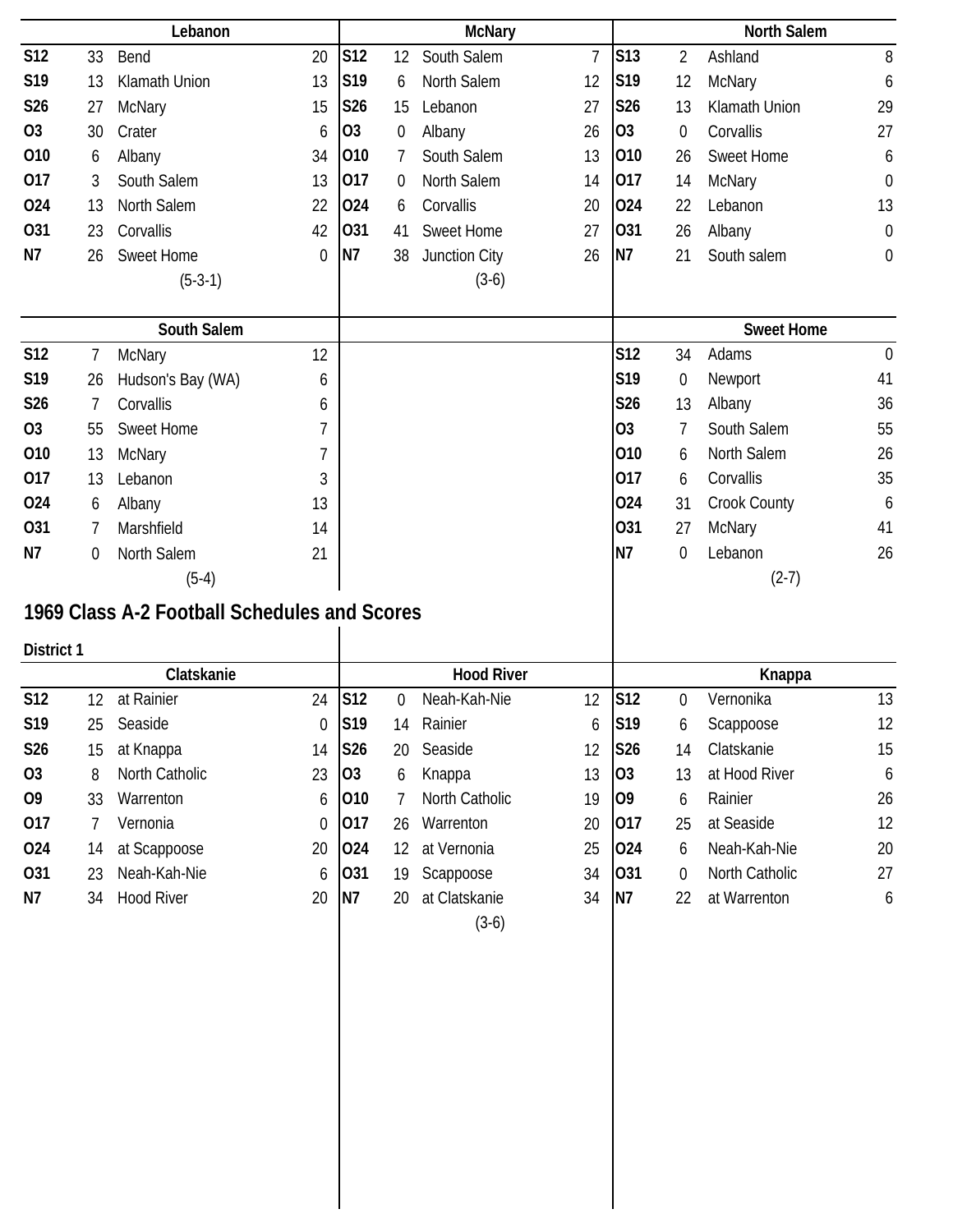|                   |    | Neah-Kah-Nie       |                  |                 |                  |                   |             |                 |                  | <b>North Catholic</b> |                  |
|-------------------|----|--------------------|------------------|-----------------|------------------|-------------------|-------------|-----------------|------------------|-----------------------|------------------|
| <b>S12</b>        | 12 | at Hood River      | 0                |                 |                  |                   |             | <b>S13</b>      | 45               | Warrenton             | $\boldsymbol{6}$ |
| S19               | 24 | Warrenton          | $\boldsymbol{0}$ |                 |                  |                   |             | S19             | 26               | at Vernonia           | 13               |
| S26               | 8  | at Rainier         | 28               |                 |                  |                   |             | S27             | 6                | Scappoose             | $\boldsymbol{0}$ |
| <b>O3</b>         | 6  | Vernonia           | 12               |                 |                  |                   |             | 03              | 23               | at Clatskanie         | 8                |
| 010               | 6  | Seaside            | 12               |                 |                  |                   |             | 010             | 19               | <b>Hood River</b>     | $\overline{7}$   |
| 017               | 42 | Scappoose          | 18               |                 |                  |                   |             | 017             | 8                | at Rainier            | 12               |
| 024               | 20 | at Knappa          | 6                |                 |                  |                   |             | 024             | 26               | Seaside               | $\overline{7}$   |
| <b>O31</b>        | 6  | at Clatskanie      | 23               |                 |                  |                   |             | 031             | 27               | at Knappa             | $\boldsymbol{0}$ |
| N7                | 0  | North Catholic     | 18               |                 |                  |                   |             | N7              | 18               | at Neah-Kah-Nie       | $\mathbf 0$      |
|                   |    |                    |                  |                 |                  |                   |             | N <sub>14</sub> | 25               | Banks QF              | 42               |
|                   |    | Rainier            |                  |                 |                  | Scappose          |             |                 |                  | Seaside               |                  |
| <b>S12</b>        | 24 | Clatskanie         | 12               | S12             | 18               | Seaside           | 6           | <b>S12</b>      | 0                | Scappoose             | 18               |
| S19               | 6  | <b>Hood River</b>  | 14               | S19             | 12               | Knappa            | 0           | S19             | 0                | Clatskanie            | 25               |
| S26               | 28 | Neah-Kah-Nie       | 8                | S27             | 0                | North Catholic    | 6           | S26             | 12               | <b>Hood River</b>     | 20               |
| O <sub>3</sub>    | 48 | Seaside            | 6                | 03              | 7                | Warrenton         | 12          | O <sub>3</sub>  | 6                | Rainier               | 48               |
| O <sub>9</sub>    | 26 | Knappa             | 6                | 09              | 12               | Vernonia          | 0           | 010             | 12               | Neah-Kah-Nie          | 6                |
| 017               | 12 | North Catholic     | 8                | 017             | 18               | at Neah-Kah-Nie   | 42          | 017             | 12               | Knappa                | 25               |
| 024               | 26 | at Warrenton       | 0                | 024             | 20               | Clatskanie        | 14          | 024             | 7                | at North Catholic     | 26               |
| <b>O31</b>        | 28 | Vernonia           | 0                | 031             | 34               | at Hood River     | 19          | 031             | 6                | Warrenton             | 8                |
| N7                | 12 | Scappoose          | 16               | N7              | 16               | Rainier           | 12          | <b>N7</b>       | 15               | at Vernonia           | 28               |
|                   |    | Vernonia           |                  |                 |                  |                   |             |                 |                  | Warrenton             |                  |
| S12               | 13 | at Knappa          | $\overline{0}$   |                 |                  |                   |             | S13             | 6                | at North Catholic     | 45               |
| S19               | 13 | North Catholic     | 26               |                 |                  |                   |             | S19             | $\boldsymbol{0}$ | Neah-Kah-Nie          | 24               |
| S26               | 12 | at Warrenton       | 0                |                 |                  |                   |             | <b>S26</b>      | $\boldsymbol{0}$ | Vernonia              | 12               |
| O <sub>3</sub>    | 12 | at Neah-Kah-Nie    | 6                |                 |                  |                   |             | 03              | 7                | at Scappoose          | 12               |
| O <sub>9</sub>    | 0  | Scappoose          | 12               |                 |                  |                   |             | 09              | 6                | Clatskanie            | 33               |
| 017               | 0  | at Clatskanie      | $\overline{7}$   |                 |                  |                   |             | 017             | 20               | at Hood River         | 26               |
| 024               | 25 | <b>Hood River</b>  | 12               |                 |                  |                   |             | 024             | $\boldsymbol{0}$ | Rainier               | 28               |
| 031               | 6  | at Rainier         | 20               |                 |                  |                   |             | 031             | 8                | at Seaside            | 6                |
| N7                | 28 | Seaside            | 15               |                 |                  |                   |             | <b>N7</b>       | 6                | Knappa                | 22               |
| <b>District 2</b> |    |                    |                  |                 |                  |                   |             |                 |                  |                       |                  |
|                   |    | Amity              |                  |                 |                  | <b>Banks</b>      |             |                 |                  | Dayton                |                  |
| <b>S12</b>        | 0  | at Sherwood        | 8                | S12             | 24               | Philomath         | 15          | <b>S12</b>      | 25               | Willamina             | 25               |
| S19               | 0  | Dayton             | 26               | S <sub>19</sub> | 20               | Yamhill-Carlton   | $\mathbf 0$ | S19             | 26               | at Amity              | $\boldsymbol{0}$ |
| S26               | 25 | at Nestucca        | 24               | S26             | 41               | Willamina         | 12          | S26             | 19               | Sherwood              | 14               |
| <b>O3</b>         | 8  | <b>Banks</b>       | 43               | O <sub>3</sub>  | 43               | Amity             | 8           | 03              | 20               | Gladstone             | 34               |
| 010               |    | at Sheridan        |                  | 010             | 37               | Sherwood          | 6           | O <sub>9</sub>  | 27               | Nestucca              | 6                |
| 017               | 16 | Philomath          | 27               | 017             | 22               | at Dayton         | 12          | 017             | 12               | <b>Banks</b>          | 22               |
| 024               | 0  | at Yamhill-Carlton | 34               | 024             | 46               | Nestucca          | 0           | 024             | 18               | at Sheridan           | 6                |
| 031               | 14 | Willamina          | 26               | 031             | 37               | North Marion      | 12          | 031             | 26               | Philomath             | 12               |
| N7                | 0  | at Stevenson (WA)  | 32               | N7              | 42               | at Sheridan       | 6           | N7              | $\boldsymbol{0}$ | at Yamhill-Carlton    | $\boldsymbol{6}$ |
|                   |    |                    |                  | N14             | 42               | North Catholic QF | 25          |                 |                  |                       |                  |
|                   |    |                    |                  | N21             | $\boldsymbol{0}$ | Newport SF        | 14          |                 |                  |                       |                  |
|                   |    |                    |                  |                 |                  | $(10-1)$          |             |                 |                  |                       |                  |
|                   |    |                    |                  |                 |                  |                   |             |                 |                  |                       |                  |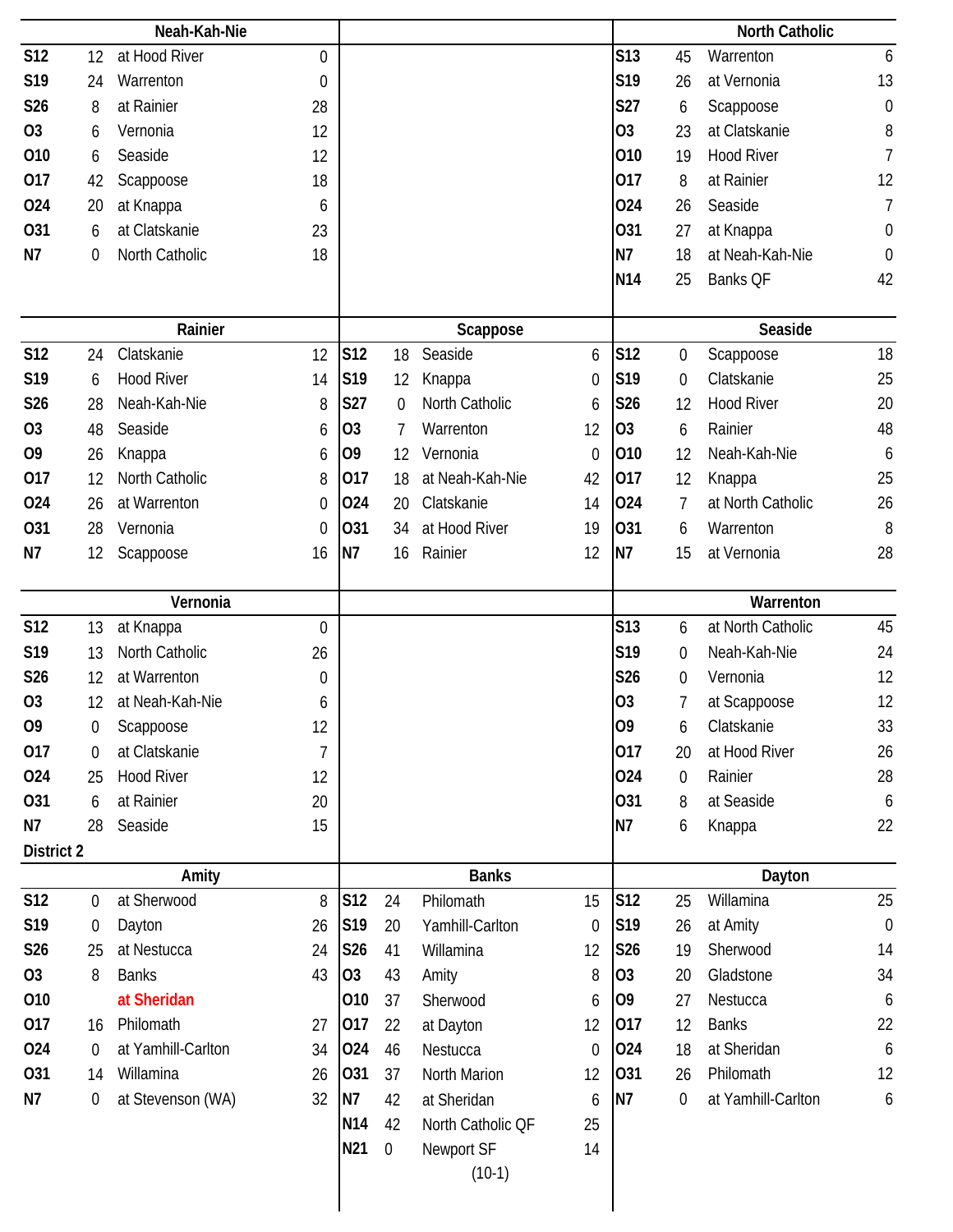|                 |                  | Nestucca                  |                  |                |                  | Philomath          |                  |                |                  | Sheridan               |                  |
|-----------------|------------------|---------------------------|------------------|----------------|------------------|--------------------|------------------|----------------|------------------|------------------------|------------------|
| <b>S12</b>      | 12               | Yamhill-Carlton           | 14               | S12            | 15               | at Banks           | 24               | <b>S12</b>     | 27               | at Taft                | 20               |
| S19             | $\mathbf 0$      | at Willamina              | 26               | S19            | 18               | Sheridan           | 6                | S19            | 6                | at Philomath           | 18               |
| S26             | 24               | Amity                     | 25               | <b>S26</b>     | 22               | at Central Linn    | 8                | S26            |                  | <b>Yamhill-Carlton</b> |                  |
| O <sub>3</sub>  | 21               | at Sherwood               | 35               | O <sub>3</sub> | $\theta$         | at Yamhill-Carlton | 14               | 03             | 6                | at Willamina           | 14               |
| O <sub>9</sub>  | 6                | Dayton                    | 27               | 010            | 18               | Willamina          | 8                | 010            |                  | Amity                  |                  |
| 017             | 6                | at Stayton                | 34               | 017            | 27               | at Amity           | 16               | 017            | 14               | at Sherwood            | 13               |
| 024             | $\mathbf 0$      | at Banks                  | 46               | 024            | 7                | Sherwood           | 12               | 024            | 6                | Dayton                 | 18               |
| <b>O31</b>      | 14               | Sheridan                  | 21               | 031            | 12               | at Dayton          | 26               | 031            | 21               | at Nestucca            | 14               |
| N7              | 6                | at Philomath              | 26               | N7             | 26               | Nestucca           | 6                | N <sub>7</sub> | 6                | <b>Banks</b>           | 42               |
|                 |                  |                           |                  |                |                  |                    |                  |                |                  |                        |                  |
|                 |                  | Sherwood                  |                  |                |                  | Willamina          |                  |                |                  | Yamhill-Carlton        |                  |
| S12             | 8                | Amity                     | 0                | S12            | 15               | at Dayton          | 24               | <b>S12</b>     | 14               | at Nestucca            | 12               |
| S19             | 7                | Taft                      | 6                | S19            | 18               | Nestucca           | 6                | S19            | $\mathbf 0$      | <b>Banks</b>           | 20               |
| S26             | 14               | at Dayton                 | 19               | S26            | 22               | at Banks           | 8                | <b>S26</b>     |                  | at Sheridan            |                  |
| <b>O3</b>       | 35               | Nestucca                  | 21               | <b>O3</b>      | $\boldsymbol{0}$ | Sheridan           | 14               | O <sub>3</sub> | 14               | Philomath              | $\boldsymbol{0}$ |
| 010             | 6                | <b>Banks</b>              | 37               | 010            | 18               | Philomath          | 8                | 09             | 41               | Chemawa                | $\boldsymbol{0}$ |
| 017             | 13               | Sheridan                  | 14               | 017            | $\Omega$         | Yamhill-Carlton    | 13               | 017            | 13               | at Willamina           | $\boldsymbol{0}$ |
| 024             | 12               | at Philomath              | 7                | 024            |                  |                    |                  | 024            | 34               | Amity                  | $\boldsymbol{0}$ |
| <b>O31</b>      | 7                | Yamhill-Carlton           | 13               | 031            | 26               | at Amity           | 14               | 031            | 13               | at Sherwood            | 7                |
| N7              | 6                | at Willamina              | 34               | N7             | 34               | Sherwood           | 6                | N7             | 6                | Dayton                 |                  |
|                 |                  |                           |                  |                |                  |                    |                  |                |                  |                        | $\boldsymbol{0}$ |
|                 |                  | Newport                   |                  |                |                  | Reedsport          |                  |                |                  | <b>Siuslaw</b>         |                  |
| <b>S12</b>      | 7                | Myrtle Point              | 12               | <b>S12</b>     | 32               | Bandon             | 12               | <b>S13</b>     | 8                | Marshfield JV          | $\mathbf 0$      |
| S19             | 41               | Sweet Home                | 0                | S19            | $\boldsymbol{0}$ | Myrtle Point       | 6                | S19            | 6                | Central Linn           | 8                |
| S26             | 35               | Woodburn                  | 16               | <b>S26</b>     | 8                | Coquille           | 13               | S26            | 22               | Elmira                 | 22               |
| <b>O3</b>       | 18               | Reedsport                 | 14               | O <sub>3</sub> | 14               | Newport            | 18               | 03             | 44               | Taft                   | 6                |
| 010             | 21               | Siuslaw                   | 12               | O <sub>9</sub> | 50               | Waldport           | 16               | 010            | 12               | Newport                | 21               |
| 017             | 24               | at Toledo                 | 6                | 017            | 16               | at Siuslaw         | 26               | 017            | 26               | Reedsport              | 16               |
| 024             | 48               | Taft                      | 0                | 024            | 0                | Toledo             | 6                | 024            | 50               | Waldport               | 16               |
| 031             | 24               | at Waldport               | 8                | 031            | 42               | at Taft            | $\boldsymbol{0}$ | 031            | 46               | at Toledo              | 6                |
| N7              | 19               | Brookings-Harbor          | 0                | N <sub>7</sub> | 16               | Pacific            | 0                | N7             | 8                | Coquille               | 20               |
|                 |                  | (Playoff for state Berth) |                  |                |                  | $(4-5)$            |                  |                |                  | $(5-3-1)$              |                  |
| N <sub>14</sub> | 20               | Marist QF                 | 16               |                |                  |                    |                  |                |                  |                        |                  |
| N <sub>21</sub> | 14               | <b>Banks SF</b>           | $\boldsymbol{0}$ |                |                  |                    |                  |                |                  |                        |                  |
| N29             | 12               | St. Mary's F              | 28               |                |                  |                    |                  |                |                  |                        |                  |
|                 |                  | Taft                      |                  |                |                  | Toledo             |                  |                |                  | Waldport               |                  |
| <b>S12</b>      | 20               | Sheridan                  | 27               | S <sub>6</sub> |                  | 20 Oakridge        | 12               | <b>S12</b>     | 6                | at Toledo              | 42               |
| S19             | 6                | Sherwood                  | 7                | S12            | 42               | Waldport           | 6                | S19            |                  |                        |                  |
| S26             | 14               | Pleasant Hill             | 24               | S19            | 26               | Pleasant Hill      | 6                | S26            | 9                | at Gold Beach          | 39               |
| O <sub>3</sub>  | 6                | Siuslaw                   | 44               | S26            |                  |                    |                  | 03             | 12               | Toledo                 | 6                |
| O <sub>9</sub>  | $\boldsymbol{0}$ | Toledo                    | 8                | O <sub>3</sub> | 6                | Waldport           | 12               | O <sub>9</sub> | 16               | at Reedsport           | 50               |
| 017             | 20               | at Waldport               | 10               | O <sub>9</sub> | 8                | Taft               | $\mathbf 0$      | 017            | 10               | Taft                   | 20               |
| 024             | $\boldsymbol{0}$ | at Newport                | 48               | 017            | 6                | Newport            | 24               | 024            | 16               | at Siuslaw             | 50               |
| 031             | 6                | Reedsport                 | 42               | 024            | 6                | at Reedsport       | $\boldsymbol{0}$ | 031            | 8                | Newport                | 24               |
| N7              | 22               | Gold Beach                | 0                | 031            | 6                | Siuslaw            | 46               | N7             | $\boldsymbol{0}$ | Myrtle Point           | 42               |
|                 |                  | $(2-7)$                   |                  | N7             | 20               | Bandon             | 8                |                |                  |                        |                  |
|                 |                  |                           |                  |                |                  | $(6-3)$            |                  |                |                  |                        |                  |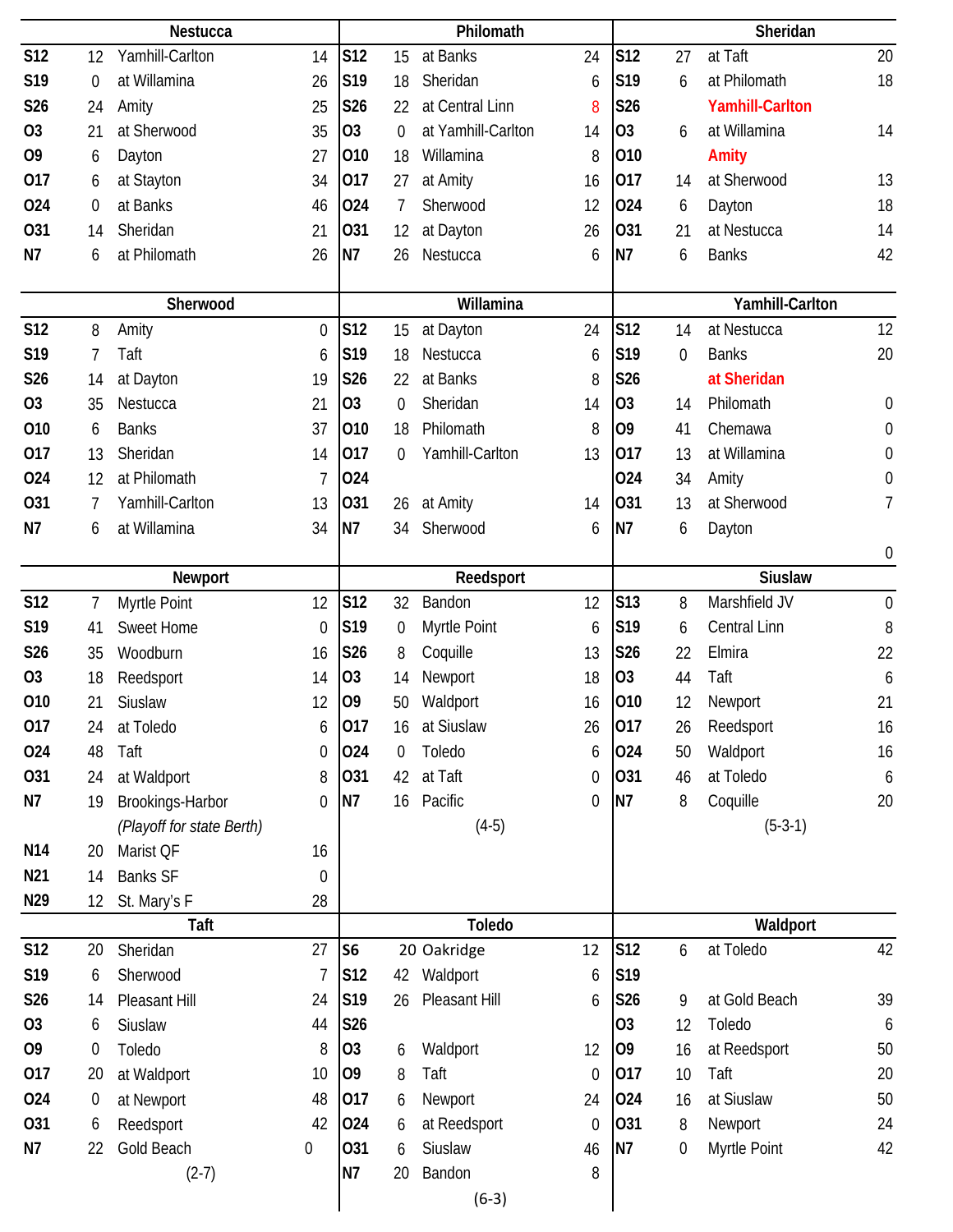| District 4      |                  |                        |                  |                 |    |                           |                  |                |                  |                      |                  |
|-----------------|------------------|------------------------|------------------|-----------------|----|---------------------------|------------------|----------------|------------------|----------------------|------------------|
|                 |                  | Bandon                 |                  |                 |    | Brookings-Harbor          |                  |                |                  | Coquille             |                  |
| <b>S12</b>      | 12               | Reedsport              | 32               | <b>S12</b>      | 20 | Phoenix                   | $\mathbf 0$      | S12            | 32               | Douglas              | $\mathbf 0$      |
| <b>S20</b>      | 28               | Elmira                 | $\boldsymbol{0}$ | S19             | 27 | Rogue River               | $\boldsymbol{0}$ | S19            | 6                | South Umpqua         | 6                |
| S26             | 33               | Douglas                | 19               | S26             | 20 | Riddle                    | 16               | S26            | 13               | Reedsport            | 8                |
| <b>O3</b>       | 8                | Coquille               | 27               | <b>O3</b>       | 23 | Pacific                   | 0                | <b>O3</b>      | 28               | Bandon               | $\boldsymbol{0}$ |
| 010             | 22               | Pacific                | 28               | 010             | 44 | Gold Beach                | 7                | 010            | 18               | Myrtle Point         | 6                |
| 017             | 40               | at Gold Beach          | 6                | 017             | 8  | at Myrtle Point           | 0                | 017            | 38               | Pacific              | 6                |
| 024             | 20               | Myrtle Point           | 6                | 024             | 12 | Coquille                  | 6                | 024            | 6                | at Brookings-Harbor  | 12               |
| <b>O31</b>      | 14               | Brookings-Harbor       | 49               | 031             | 49 | at Bandon                 | 14               | 031            | 50               | Gold Beach           | $\boldsymbol{0}$ |
| N7              | 8                | at Toledo              | 20               | <b>N7</b>       | 0  | Newport                   | 19               | N7             | 20               | at Siuslaw           | 12               |
|                 |                  | $(4-5)$                |                  |                 |    | (Playoff for state berth) |                  |                |                  | $(7-1-1)$            |                  |
|                 |                  |                        |                  |                 |    | $(8-1)$                   |                  |                |                  |                      |                  |
|                 |                  | <b>Gold Beach</b>      |                  |                 |    | <b>Myrtle Point</b>       |                  |                |                  | Pacific              |                  |
| <b>S12</b>      | 26               | <b>Illinois Valley</b> | $\boldsymbol{0}$ | S12             | 12 | Newport                   | $\overline{7}$   | <b>S12</b>     | 8                | Rogie River          | 6                |
| S19             | 12               | Douglas                | 6                | S19             | 6  | Reedsport                 | 0                | S19            | 34               | Glide                | 6                |
| S26             | 39               | Waldport               | 9                | S26             | 13 | South Umpqua              | 0                | S26            | $\boldsymbol{0}$ | at Sutherlin         | 35               |
| O <sub>3</sub>  | 14               | Myrtle Point           | 8                | O <sub>3</sub>  | 8  | Gold Beach                | 14               | O <sub>3</sub> | $\mathbf 0$      | <b>Brookings</b>     | 23               |
| 010             | 6                | Brookings-Harbor       | 44               | 010             | 6  | Coquille                  | 18               | 010            | 28               | Bandon               | 22               |
| 017             | 6                | Bandon                 | 40               | 017             | 0  | Brookings-Harbor          | 8                | 017            | 6                | at Coquille          | 38               |
| 024             | 16               | at Pacific             | 22               | 024             | 6  | at Bandon                 | 20               | 024            | 22               | Gold Beach           | 16               |
| 031             | $\boldsymbol{0}$ | at Coquille            | 50               | 031             | 14 | Pacific                   | 0                | 031            | 0                | at Myrtle Point      | 14               |
| N7              | $\mathbf 0$      | at Taft                | 22               | N7              | 42 | Waldport                  | 0                | N7             | 0                | at Reedsport         | 16               |
|                 |                  | $(4-5)$                |                  |                 |    | $(5-4)$                   |                  |                |                  |                      |                  |
| District 5      |                  |                        |                  |                 |    |                           |                  |                |                  |                      |                  |
|                 |                  | <b>Central Linn</b>    |                  |                 |    | Creswell                  |                  |                |                  | Elmira               |                  |
| <b>S13</b>      | 8                | at Gladstone           | 13               | S12             | 6  | Jefferson                 | 19               | <b>S12</b>     | 0                | Sutherlin            | 21               |
| S19             | 6                | Siuslaw                | 8                | S <sub>19</sub> | 0  | at North Douglas          | 24               | <b>S20</b>     | $\boldsymbol{0}$ | at Bandon            | 28               |
| S26             | 8                | Philomath              | 22               | S26             | 14 | Glide                     | 19               | S26            | 22               | Siuslaw              | 22               |
| O <sub>3</sub>  | 44               | Riddle                 | 0                | O <sub>3</sub>  | 8  | Cascade                   | 14               | O <sub>3</sub> | 14               | South Umqpua         | $\boldsymbol{0}$ |
| O <sub>9</sub>  | 24               | Oakridge               | 6                | 09              | 14 | Pleasant Hill             | 8                | O <sub>9</sub> | 14               | Marist               | 12               |
| 017             | 44               | at Elmira              | $\boldsymbol{0}$ | 017             | 0  | Oakridge                  | 13               | 017            | 0                | Central Linn         | 44               |
| 024             | 51               | Creswell               | 0                | 024             | 0  | at Central Linn           | 51               | 024            | 40               | at Pleasant Hill     | 8                |
| 031             | 8                | at Marist              | 22               | 031             | 34 | Elmira                    | 14               | 031            | 14               | at Creswell          | 34               |
| N7              | 61               | Pleasant Hill          | 6                | N7              | 0  | at Marist                 | 42               | N7             | 30               | Okridge              | 6                |
|                 |                  | <b>Marist</b>          |                  |                 |    | Oakridge                  |                  |                |                  | <b>Pleasant Hill</b> |                  |
| <b>S13</b>      | 12               | at Regis               | 14               | S <sub>6</sub>  | 12 | at Toledo                 | 20               | <b>S13</b>     | $\boldsymbol{0}$ | North Douglas        | 12               |
| S19             | 13               | St. Mary's             | 7                | S12             | 18 | Riddle                    | $\boldsymbol{0}$ | S19            | 6                | at Toledo            | 26               |
| <b>S26</b>      | 20               | North Douglas          | 0                | S19             | 0  | at Sutherlin              | 12               | <b>S26</b>     | 24               | Taft                 | 14               |
| <b>O3</b>       | 13               | at Sutherlin           | 18               | <b>S26</b>      | 7  | Madras                    | 6                | O <sub>3</sub> | 16               | Douglas              | 36               |
| O <sub>9</sub>  | 12               | at Elmira              | 14               | O <sub>3</sub>  |    |                           |                  | 09             | 8                | at Creswell          | 14               |
| 017             | 42               | Pleasant Hill          | $\boldsymbol{0}$ | O <sub>9</sub>  | 6  | <b>Central Linn</b>       | 24               | 017            | $\boldsymbol{0}$ | at Marist            | 42               |
| 024             | 22               | at Oakridge            | 6                | 017             | 13 | at Creswell               | $\mathbf 0$      | 024            | 8                | Elmira               | 40               |
| 031             | 22               | Central Linn           | 8                | 024             | 6  | Marist                    | 22               | 031            | 0                | Oakridge             | 20               |
| N7              | 42               | Creswell               | $\overline{0}$   | 031             | 20 | at Pleasant Hill          | 0                | N7             | 6                | at Central Linn      | 61               |
| N <sub>14</sub> | 16               | Newport QF             | 20               | N7              | 6  | at Elmira                 | 30               |                |                  |                      |                  |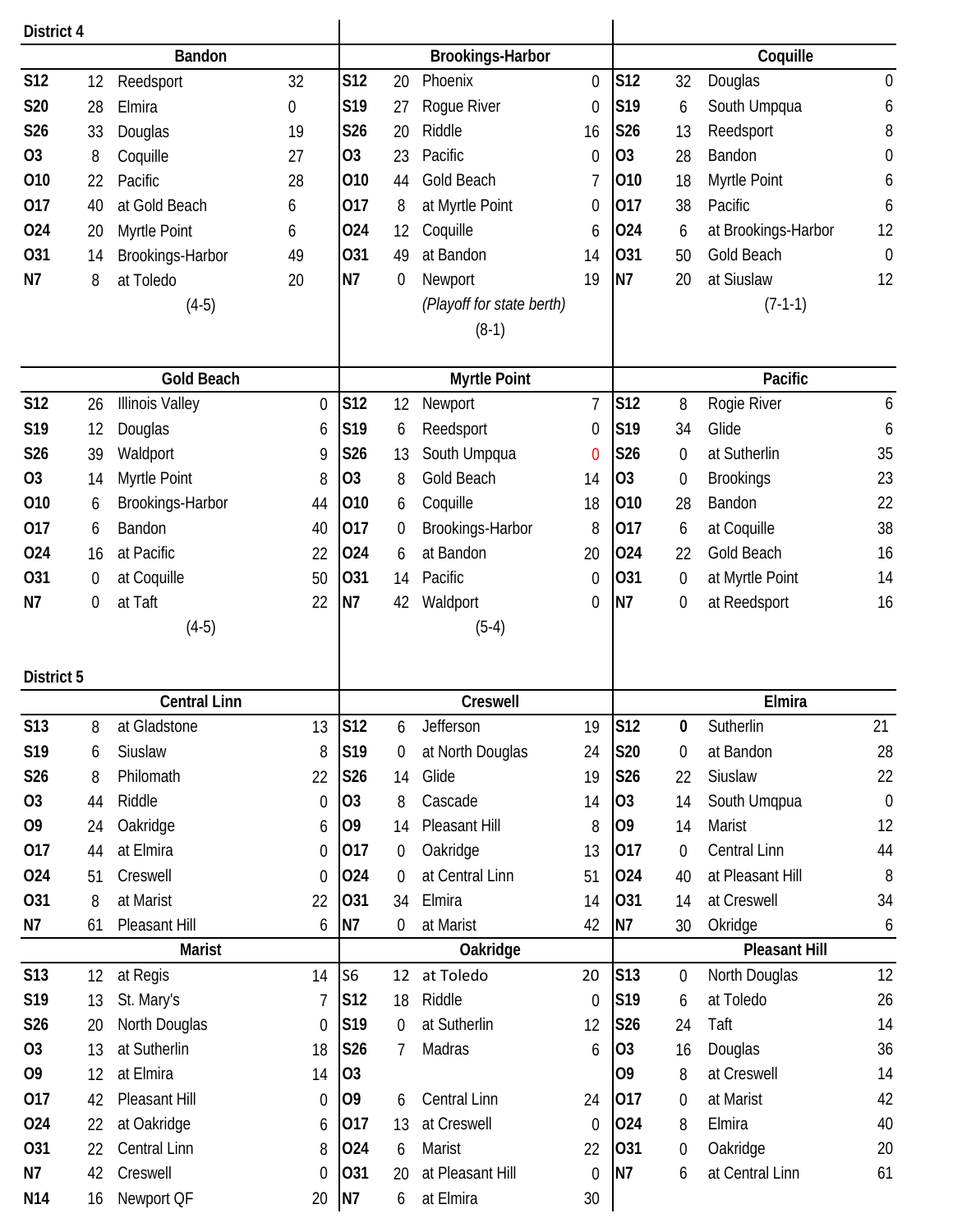| District 6 Umpqua |                  |                        |    |                |                  |                        |                  |                |             |                        |                  |
|-------------------|------------------|------------------------|----|----------------|------------------|------------------------|------------------|----------------|-------------|------------------------|------------------|
|                   |                  | Douglas                |    |                |                  | Glide                  |                  |                |             | <b>North Douglas</b>   |                  |
| <b>S12</b>        | $\mathbf 0$      | Coquille               | 32 | S12            | $\mathbf 0$      | St. Mary's             | 27               | <b>S13</b>     | 12          | at Pleasant Hill       | $\mathbf 0$      |
| S19               | $\mathbf 0$      | <b>Gold Beach</b>      | 12 | S19            | 6                | Pacific                | 34               | S19            | 24          | Creswell               | $\mathbf 0$      |
| S26               | 33               | Bandon                 | 19 | S26            | 19               | Creswell               | 14               | S26            | $\mathbf 0$ | at Marist              | 20               |
| O <sub>3</sub>    | 36               | Pleasant Hill          | 6  | 02             |                  | <b>Rogue River</b>     |                  | 03             |             |                        |                  |
| 010               | 0                | South Umpqua           | 16 | 010            | 0                | North Douglas          | $\boldsymbol{0}$ | 010            | $\mathbf 0$ | Glide                  | $\mathbf 0$      |
| 017               | 14               | at North Douglas       | 16 | 017            | 16               | Riddle                 | 14               | 017            | 16          | Douglas                | 14               |
| 024               | $\boldsymbol{0}$ | Sutherlin              | 34 | 024            | 6                | at South Umpqua        | 34               | 024            |             | at Riddle              |                  |
| 031               | 22               | Riddle                 | 20 | 031            | 18               | Sutherlin              | 21               | 031            | 16          | South Umqpua           | 25               |
| N7                | 20               | at Glide               | 34 | N7             | 34               | Douglas                | 20               | <b>N7</b>      | 8           | at Sutherlin           | 14               |
|                   |                  | $(2-7)$                |    |                |                  |                        |                  |                |             |                        |                  |
|                   |                  |                        |    |                |                  |                        |                  |                |             |                        |                  |
|                   |                  | <b>Riddle</b>          |    |                |                  | South Umpqua           |                  |                |             | Sutherlin              |                  |
| <b>S12</b>        | $\boldsymbol{0}$ | at Oakridge            | 18 | <b>S12</b>     | $\mathbf 0$      | Eagle Point            | $\overline{7}$   | <b>S12</b>     | 21          | Elmira                 | $\mathbf 0$      |
| S19               | 8                | Phoenix                | 14 | S19            | 6                | Coquille               | 6                | S19            | 12          | Oakridge               | $\boldsymbol{0}$ |
| S26               | 16               | at Brookings           | 20 | S26            | $\mathbf 0$      | Myrtle Point           | 13               | S26            | 35          | Pacific                | $\mathbf 0$      |
| O <sub>3</sub>    | $\boldsymbol{0}$ | at Ventral Linn        | 44 | O <sub>3</sub> | $\overline{0}$   | Elmira                 | 14               | O <sub>3</sub> | 18          | Marist                 | 13               |
| 010               | 14               | sutherlin              | 69 | 010            | 16               | Douglas                | 0                | 010            | 69          | Riddle                 | 14               |
| 017               | 14               | at Glide               | 16 | 017            | 6                | Sutherlin              | 14               | 017            | 14          | South Umpqua           | 6                |
| 024               | 20               | North Douglas          | 22 | 024            | 34               | Glide                  | 6                | 024            | 34          | at Douglas             | $\mathbf 0$      |
| 031               | 20               | at Douglas             | 22 | 031            | 25               | at North Douglas       | 16               | 031            | 21          | at Glide               | 18               |
| N7                | 0                | South Umpqua           | 19 | N7             | 19               | at Riddle              | 0                | N7             | 14          | North Douglas          | 8                |
|                   |                  |                        |    |                |                  |                        |                  | <b>N14</b>     | 0           | St. Mary's QF          | 26               |
|                   |                  |                        |    |                |                  |                        |                  |                |             |                        |                  |
|                   |                  |                        |    |                |                  |                        |                  |                |             | $(9-1)$                |                  |
| District 6 Rogue  |                  |                        |    |                |                  |                        |                  |                |             |                        |                  |
|                   |                  | <b>Eagle Point</b>     |    |                |                  |                        |                  |                |             | Henley                 |                  |
| <b>S12</b>        | 7                | South Umpqua           | 0  |                |                  |                        |                  | <b>S12</b>     | 18          | Tulelake               | $\overline{2}$   |
| S20               | 6                | Crater                 | 0  |                |                  |                        |                  | S19            | 2           | Modoc                  | 8                |
| S26               | 20               | <b>Illinois Valley</b> | 0  |                |                  |                        |                  | S26            |             |                        |                  |
| 03                | 14               | Lakeview               | 7  |                |                  |                        |                  | O <sub>3</sub> | 35          | <b>Illinois Valley</b> | 8                |
| 010               | $\boldsymbol{0}$ | Phoenix                | 6  |                |                  |                        |                  | 010            | 7           | Rogue River            | 8                |
| 017               |                  |                        |    |                |                  |                        |                  | 017            | 21          | Lakeview               | $\boldsymbol{0}$ |
| 024               |                  | <b>Rogue River</b>     |    |                |                  |                        |                  | 024            | 13          | St. Mary's             | 14               |
| 031               | 8                | at St. Mary's          | 35 |                |                  |                        |                  | 031            | 6           | at Phoenix             | 24               |
| N7                | 19               | at Henley              | 14 |                |                  |                        |                  | <b>N7</b>      | 14          | Eagle Point            | 19               |
|                   |                  |                        |    |                |                  |                        |                  |                |             | $(3-5)$                |                  |
|                   |                  | <b>Illionis Valley</b> |    |                |                  | Lakeview               |                  |                |             | Phoenix                |                  |
| <b>S12</b>        | $\mathbf 0$      | Gold Beach             | 27 | S12            | 14               | Modoc (CA              | $\boldsymbol{0}$ | <b>S12</b>     | 0           | <b>Brookings</b>       | 20               |
| S19               |                  |                        |    | S19            | 19               | <b>Burns</b>           | 12               | S19            | 14          | at Riddle              | $8\,$            |
| S <sub>26</sub>   | 0                | Eagle Point            | 20 | S26            | 0                | St. Mary's             | 0                | S26            | 18          | Rogue River            | 6                |
| 03                | 8                | Henley                 | 35 | O <sub>3</sub> | 7                | Eagle Point            | 14               | O <sub>3</sub> | 14          | at St. Mary's          | 26               |
| 010               | 6                | Lakeview               | 36 | 010            | 36               | <b>Illinois Valley</b> | 6                | 010            | 6           | Eagle Point            | $\boldsymbol{0}$ |
| 017               | 0                | Phoenix                | 33 | 017            | $\boldsymbol{0}$ | at Henley              | 21               | 017            | 33          | at Illionis Valley     | $\boldsymbol{0}$ |
| 024               |                  |                        |    | 024            | 10               | Phoenix                | 12               | 024            | 12          | at Lakeview            | 10               |
| 031               | 0                | at Rogue River         | 28 | 031            |                  |                        |                  | 031            | 24          | Henley                 | 6                |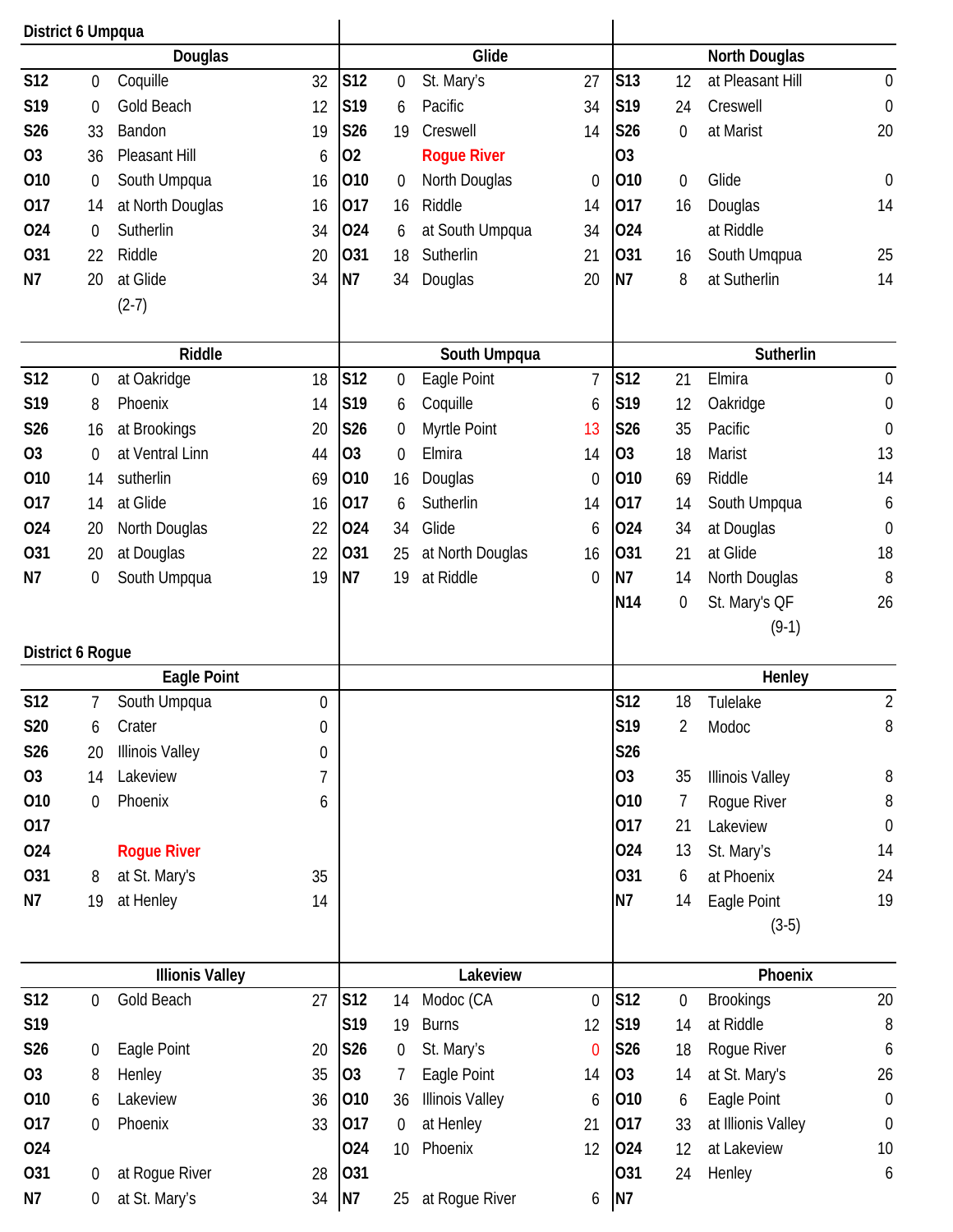|                 |                  | <b>Rogue River</b>     |                  |                |    |                       |                  |                 |                  | St. Mary's                |                  |
|-----------------|------------------|------------------------|------------------|----------------|----|-----------------------|------------------|-----------------|------------------|---------------------------|------------------|
| S12             | 6                | at Pacific             | 8/               |                |    |                       |                  | S12             | 27               | Glide                     | $\boldsymbol{0}$ |
| S19             | 0                | <b>Brookings</b>       | 27               |                |    |                       |                  | S19             | 7                | Marist                    | 12               |
| S26             | 6                | at Phoenix             | 18               |                |    |                       |                  | S26             | 0                | at Lakeview               | $\mathbf 0$      |
| 02              |                  | <b>Glide</b>           |                  |                |    |                       |                  | 03              | 26               | Phoenix                   | 14               |
| 010             | 8                | Henley                 | $\overline{7}$   |                |    |                       |                  | 010             |                  |                           |                  |
| 017             | $\boldsymbol{0}$ | St. Mary's             | 30               |                |    |                       |                  | 017             | 30               | at Rogue River            | $\boldsymbol{0}$ |
| 024             |                  | at Eagle Point         |                  |                |    |                       |                  | 024             | 14               | Henley                    | 13               |
| 031             | 28               | <b>Illionis Valley</b> | $\boldsymbol{0}$ |                |    |                       |                  | 031             | 35               | Eagle Point               | 8                |
| N7              | 6                | Lakeview               | 25               |                |    |                       |                  | <b>N7</b>       | 34               | <b>Illionis Valley</b>    | $\mathbf 0$      |
|                 |                  |                        |                  |                |    |                       |                  | N14             | 26               | Sutherlin QF              | $\boldsymbol{0}$ |
|                 |                  |                        |                  |                |    |                       |                  | N21             | 14               | Stayton SF                | $\boldsymbol{0}$ |
|                 |                  |                        |                  |                |    |                       |                  | N29             | 26               | Newport F                 | 12               |
| District 7      |                  |                        |                  |                |    |                       |                  |                 |                  |                           |                  |
|                 |                  | <b>Burns</b>           |                  |                |    | Enterprise            |                  |                 |                  | <b>Grant Union</b>        |                  |
| <b>S12</b>      | 20               | at Kuna (ID)           | 30               | S12            | 30 | Pomeroy (WA)          | 8                | <b>S12</b>      | 29               | at Pilot Rock             | 20               |
| S19             | 12               | at Lakeview            | 19               | S19            | 19 | at Heppner            | $\boldsymbol{0}$ | S19             | 22               | at Madras                 | 16               |
| S26             | $\boldsymbol{0}$ | Redmond                | 20               | <b>S26</b>     | 20 | at Grant Union        | 51               | S26             | 51               | Enterprise                | 8                |
| <b>O3</b>       | 12               | at Grant Union         | 41               | O <sub>3</sub> | 41 | Wahtonka              | $\mathbf 0$      | O <sub>3</sub>  | 41               | <b>Burns</b>              | 12               |
| 010             | 8                | Madras                 | 34               | 010            | 34 | Nyssa                 | 6                | 010             | 32               | Va,e                      | $\overline{1}$   |
| 017             | 14               | at Nyssa               | 24               | 017            | 6  | at Vale               | 6                | 017             | 7                | Heppner                   | 12               |
| 024             | 30               | Vale                   | 48               | 024            | 0  | Pilot Rock            | 14               | 024             | 38               | Nyssa                     | 19               |
| 031             | 6                | Enterprise             | 16               | 031            | 16 | at Burns              | 6                | 031             |                  | at Sherman                |                  |
| N7              |                  |                        |                  | N7             |    |                       |                  | N7              | 26               | at Sherman                | 12               |
|                 |                  |                        |                  |                |    |                       |                  |                 |                  | (Playoff for state berth) |                  |
|                 |                  |                        |                  |                |    |                       |                  | N <sub>15</sub> | 13               | Stayton OF                | 21               |
|                 |                  |                        |                  |                |    |                       |                  |                 |                  |                           |                  |
|                 |                  | Heppner                |                  |                |    |                       |                  |                 |                  | <b>Madras</b>             |                  |
| S13             | 14               | Elgin                  | 0                |                |    |                       |                  | <b>S12</b>      | 34               | at Cascade                | 12               |
| S <sub>19</sub> | $\mathbf 0$      | Enterprise             | 14               |                |    |                       |                  | S19             | 16               | <b>Grant Union</b>        | 22               |
| S26             |                  | at Condon              |                  |                |    |                       |                  | S26             | 6                | Oakridge                  | $\overline{1}$   |
| <b>O3</b>       | 41               | Pilot Rock             | 16               |                |    |                       |                  | <b>O3</b>       | $\boldsymbol{0}$ | Sherman                   | 8                |
| 010             | 18               | Wahtonka               | 6                |                |    |                       |                  | 010             | 34               | <b>Burns</b>              | 8                |
| 017             | 12               | at Grant Union         | 7                |                |    |                       |                  | 017             | 30               | at Pilot Rock             | 14               |
| 024             | 20               | at Sherman             | 24               |                |    |                       |                  | 024             | 24               | Wahtonka                  | 8                |
| 031             | 12               | Madras                 | 6                |                |    |                       |                  | 031             | 6                | at heppner                | 12               |
| N7              |                  |                        |                  |                |    |                       |                  | N7              |                  |                           |                  |
|                 |                  | <b>Nyssa</b>           |                  |                |    | <b>Pilot Rock</b>     |                  |                 |                  | <b>Sherman County</b>     |                  |
| S <sub>5</sub>  | 14               | Vale                   | $\mathbf 0$      | S12            | 20 | <b>Grant Union</b>    | 29               | S12             | 20               | Umatilla                  | $\mathbf 0$      |
| S12             | $\boldsymbol{0}$ | Bishop Lelly (ID)      | 51               | S19            |    | <b>Joseph</b>         |                  | S19             |                  | Condon                    |                  |
| S19             | 6                | Emmett (ID)            | 7                | S26            |    |                       |                  | <b>S26</b>      | 26               | at Stevenson (WA)         | 12               |
| S26             | 14               | Payette (ID)           | $\overline{0}$   | O <sub>3</sub> | 16 | at Heppner            | 41               | O <sub>3</sub>  | 8                | at Madras                 | $\mathbf 0$      |
| <b>O3</b>       | $\mathbf 0$      | at Vallivue (ID)       | 32               | 010            | 14 | <b>Sherman County</b> | 34               | 010             | 34               | Pilot Rock                | 14               |
| 010             | 6                | Enterprise             | 32               | 017            | 14 | Madras                | 30               | 017             | 12               | Wahtonka                  | 6                |
| 017             | 24               | <b>Burns</b>           | 14               | 024            | 14 | at Enterprise         | 0                | 024             | 24               | Heppner                   | 20               |
| 024             | 19               | at Grant Union         | 38               | 031            | 22 | at Wahtonka           | 22               | 031             |                  | <b>Grant Union</b>        |                  |
| 031             | 12               | Weiser (ID)            | 13               | <b>N7</b>      |    |                       |                  | <b>N7</b>       | 12               | <b>Grant Union</b>        | 26               |
| N7              |                  |                        |                  |                |    |                       |                  |                 |                  | (Playoff for state berth) |                  |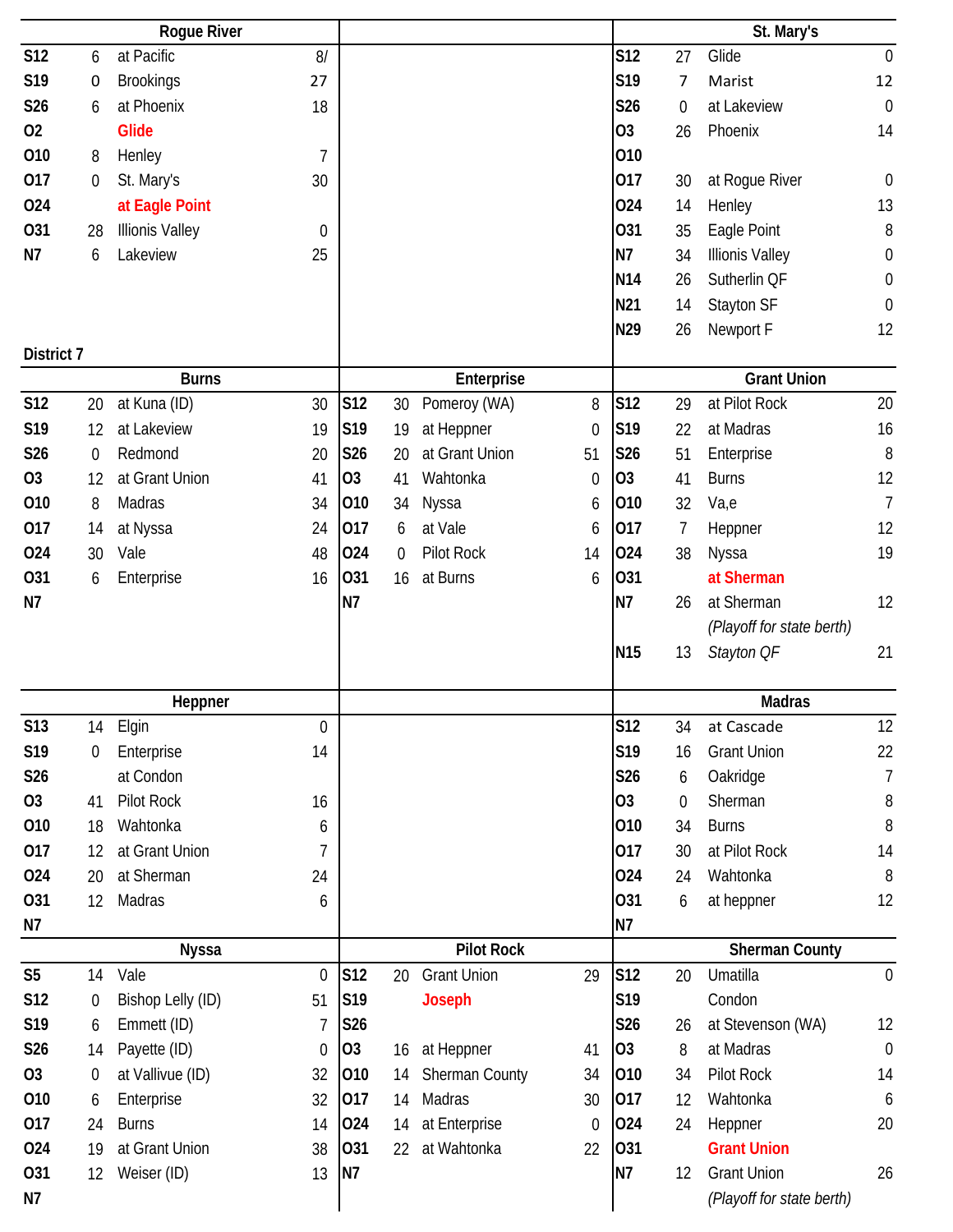|                 |                  | Vale                      |             |                |             |                  |    |                |                  | Wahtonka          |             |
|-----------------|------------------|---------------------------|-------------|----------------|-------------|------------------|----|----------------|------------------|-------------------|-------------|
| S <sub>5</sub>  | $\boldsymbol{0}$ | Nyssa                     | 14          |                |             |                  |    | <b>S12</b>     | 24               | White Salmon (WA) | 6           |
| S12             | 6                | Emmette (ID)              | $\mathbf 0$ |                |             |                  |    | S19            | 6                | Washougal (WA)    | 26          |
| S19             | $\boldsymbol{0}$ | Bishop Kelly (ID)         | 27          |                |             |                  |    | S26            | $\boldsymbol{0}$ | at Enterprise     | 20          |
| S26             | 7                | Weiser (ID)               | 6           |                |             |                  |    | 03             | 36               | Goldendale (WA)   | 6           |
| 03              | 28               | at Payette (ID)           | $\mathbf 0$ |                |             |                  |    | 010            | 5                | Heppner           | 18          |
| 010             | 7                | <b>Grant Union</b>        | 32          |                |             |                  |    | 017            | 6                | at Sherman        | 12          |
| 017             | 6                | Enterprise                | 6           |                |             |                  |    | 024            | 8                | at Madras         | 24          |
| 024             | 48               | at Burns                  | 30          |                |             |                  |    | 031            | 22               | Pilot Rock        | 22          |
| 031             | 14               | Vzllivue (ID)             | 20          |                |             |                  |    | N7             |                  |                   |             |
| N7              |                  |                           |             |                |             |                  |    |                |                  |                   |             |
|                 |                  | $(4-4-1)$                 |             |                |             |                  |    |                |                  |                   |             |
|                 |                  |                           |             |                |             |                  |    |                |                  |                   |             |
| District 8      |                  | <b>Major Division</b>     |             |                |             |                  |    |                |                  |                   |             |
|                 |                  | <b>Cascade Union</b>      |             |                |             | Chemawa          |    |                |                  | Gladstone         |             |
| <b>S12</b>      | 12               | Madras                    | 34          | S12            | 25          | Siletz           | 8  | S13            | 13               | Central Linn      | $8\,$       |
| S19             | 20               | Gladstone                 | 40          | S19            | 14          | at Woodburn      | 58 | S19            | 40               | Cascade           | 20          |
| S26             | 38               | Chemawa                   | 20          | S26            | 20          | Cascade          | 38 | <b>S26</b>     | 16               | Jefferson         | 25          |
| O <sub>3</sub>  | 14               | Creswell                  | 8           | O <sub>3</sub> | 20          | at Stayton       | 38 | O <sub>3</sub> | 30               | Dayton            | 20          |
| O <sub>9</sub>  |                  | <b>Regis</b>              |             | O <sub>9</sub> | $\mathbf 0$ | Yamhill-Carltopn | 41 | 010            |                  |                   |             |
| 017             | 0                | at Scio                   | 17          | 017            | 22          | at Gladstone     | 50 | 017            | 50               | Chemawa           | 22          |
| 024             | $\mathbf 0$      | Woodburn                  | 28          | 024            | 6           | Santiam          | 62 | 024            | 14               | at Stayton        | 32          |
| 031             | 22               | at Stayton                | 39          | 031            |             |                  |    | 031            | 31               | Woodburn          | 20          |
| N7              | 32               | Salem Academy             | 20          | N7             | 6           | North Marion     | 42 | N7             | 30               | Jefferson         | $\mathbf 0$ |
|                 |                  |                           |             |                |             |                  |    |                |                  |                   |             |
|                 |                  |                           |             |                |             |                  |    |                |                  |                   |             |
|                 |                  |                           |             |                |             |                  |    |                |                  |                   |             |
|                 |                  | Stayton                   |             |                |             |                  |    |                |                  | Woodburn          |             |
| <b>S12</b>      | $\overline{2}$   | Santiam                   | 9           |                |             |                  |    | S12            | 50               | at North Marion   | 6           |
| S19             | 25               | at Gervais                | 12          |                |             |                  |    | S19            | 58               | Chemawa           | 15          |
| S26             |                  |                           |             |                |             |                  |    | S26            | 16               | Newport           | 35          |
| 03              | 38               | Chemawa                   | 20          |                |             |                  |    | O <sub>3</sub> | 12               | at Salem Academy  | $\mathbf 0$ |
| 010             | 34               | Woodburn                  | 23          |                |             |                  |    | 010            | 23               | Stayton           | 34          |
| 017             | 34               | Nestucca                  | 6           |                |             |                  |    | 017            |                  | bye               |             |
| 024             | 32               | Gladstone                 | 14          |                |             |                  |    | 024            | 28               | at Cascade        | $\mathbf 0$ |
| 031             | 34               | Cascade                   | 22          |                |             |                  |    | 031            | 20               | at Gladstone      | 31          |
| N7              | 14               | Santiam                   | 13          |                |             |                  |    | <b>N7</b>      | 46               | Regis             | 14          |
|                 |                  | (Playoff for state berth) |             |                |             |                  |    |                |                  |                   |             |
| N <sub>15</sub> | 21               | at Grant Union QF         | 13          |                |             |                  |    |                |                  |                   |             |
| N21             | $\boldsymbol{0}$ | St. Mary's SF             | 14          |                |             |                  |    |                |                  |                   |             |
|                 |                  |                           |             |                |             |                  |    |                |                  |                   |             |
|                 |                  |                           |             |                |             |                  |    |                |                  |                   |             |
|                 |                  |                           |             |                |             |                  |    |                |                  |                   |             |
|                 |                  |                           |             |                |             |                  |    |                |                  |                   |             |
|                 |                  |                           |             |                |             |                  |    |                |                  |                   |             |
|                 |                  |                           |             |                |             |                  |    |                |                  |                   |             |
|                 |                  |                           |             |                |             |                  |    |                |                  |                   |             |